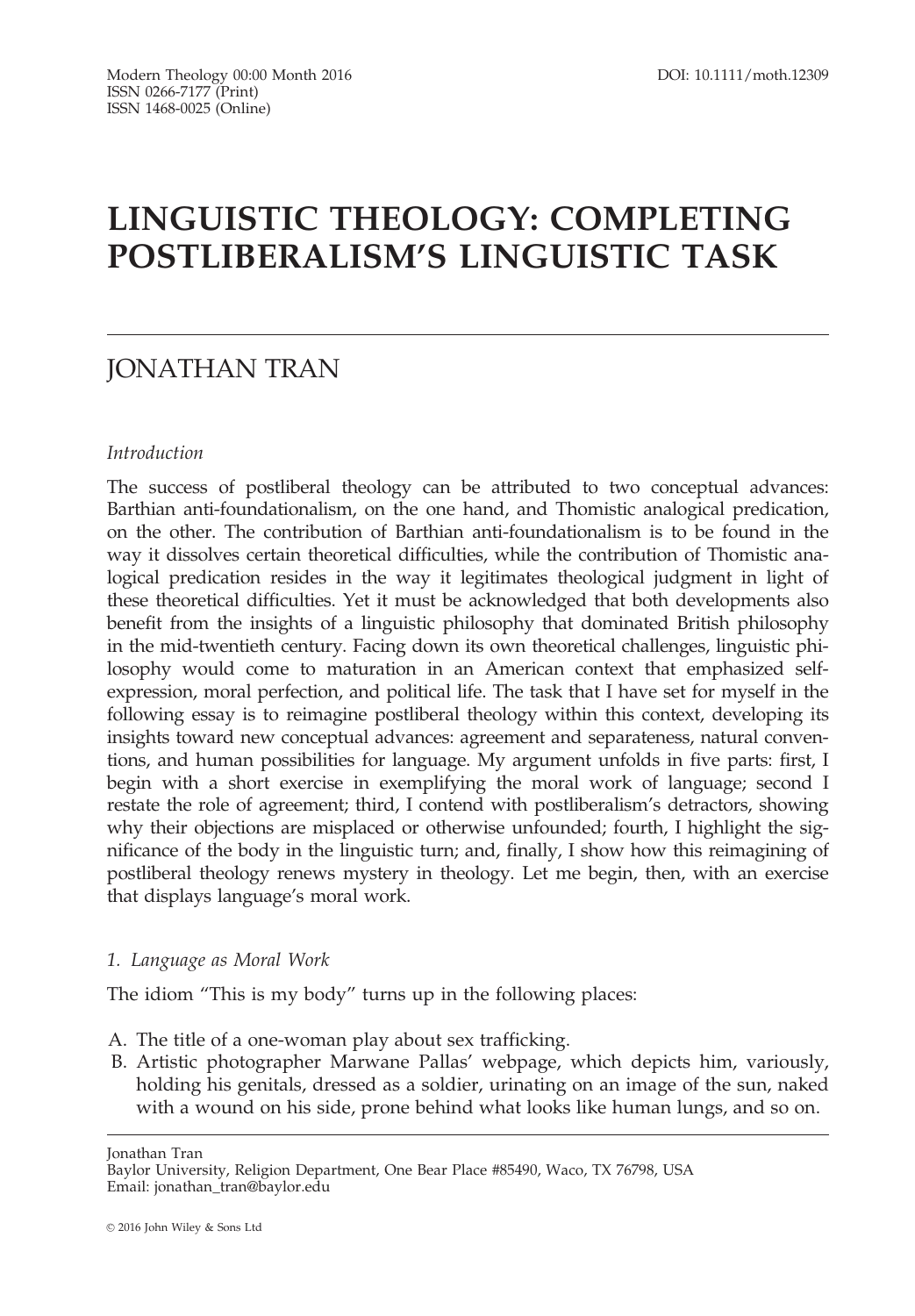# 2 Jonathan Tran

- C. The survivor testimonial, "this is my body today," offered by a woman suffering Ulcerative Colitis, an intestinal malady that results in ulcers and open sores on the colon: "During this time, a time of near death, I experienced the most incredible and fierce expressions of love. My husband who had already worried himself to a near mental breakdown was there every second I needed him. My mother traveled from across the country and sat with me all day and night for my last 7 days in the hospital. My friend bathed me when I couldn't do it myself, and held my hand until my husband got there to rush me into surgery. My best friends came and had hang out parties in my room while I dozed off on painkillers trying to keep up on the conversation. My business partner and dear friend ran our entire business and found time to come hang out at my bedside. I'll never know how to thank these people enough. Each one of them saved my life."
- D. The French film Ceci est mon corps about the suicide of a gay actor.
- E. A phrase handwritten on individuals photographed for the Facebook page "This is My Body Project," which describes itself as "an internet sensation urging people young and old, of any gender signification, to accept their bodies the way they are and hold confidence in themselves."
- F. An online conversation revolving around African-American women and race, highlighting the statistic, "In an average month, 52 women are shot to death by a current or former husband or boyfriend."
- G. The title of an essay by Suzanne M. Wolfe in the journal Image. Wolfe relates the George Herbert poem "Love (III)"—"Love bade me welcome: yet my soul drew back..."—and recounts, among other things, the memory of her disabled grandfather: "At the very end of his life, he became unable to feed himself, and my grandmother became enraged by his inability to swallow and the way the food dribbled down his chin. I would feed him, spoon by careful spoon, and talk of my day and my studies and the books we loved as if words could stanch his humiliation and shame."
- H. Various pro-life campaigns.
- I. Various pro-choice campaigns.
- J. The title of a University of Cambridge conference billed as "disciplinary perspectives on the human body and experiences of embodiment from the medical and surgical practitioners and scholars in the arts, humanities, and social sciences."
- K. The first lines of an essay entitled "The Shape of a Mother." Part of the essay includes this: "I have stretch marks, a tattoo on my arm that I hate, my fingernail polish is chipping, and I probably should have thrown these panties away 2 sizes ago. My boobs don't hang the way they used to, I have what most people refer to as 'back fat', and what is this thigh gap I keep hearing about?... This is my body... and I love it."

Here is another use:

L. "'I have eagerly desired to eat this Passover with you before I suffer; for I tell you, I will not eat it until it is fulfilled in the kingdom of God.' Then he took a cup, and after giving thanks he said, 'Take this and divide it among yourselves; for I tell you that from now on I will not drink of the fruit of the vine until the kingdom of God comes.' Then he took a loaf of bread, and when he had given thanks, he broke it and gave it to them, saying, 'This is my body, which is given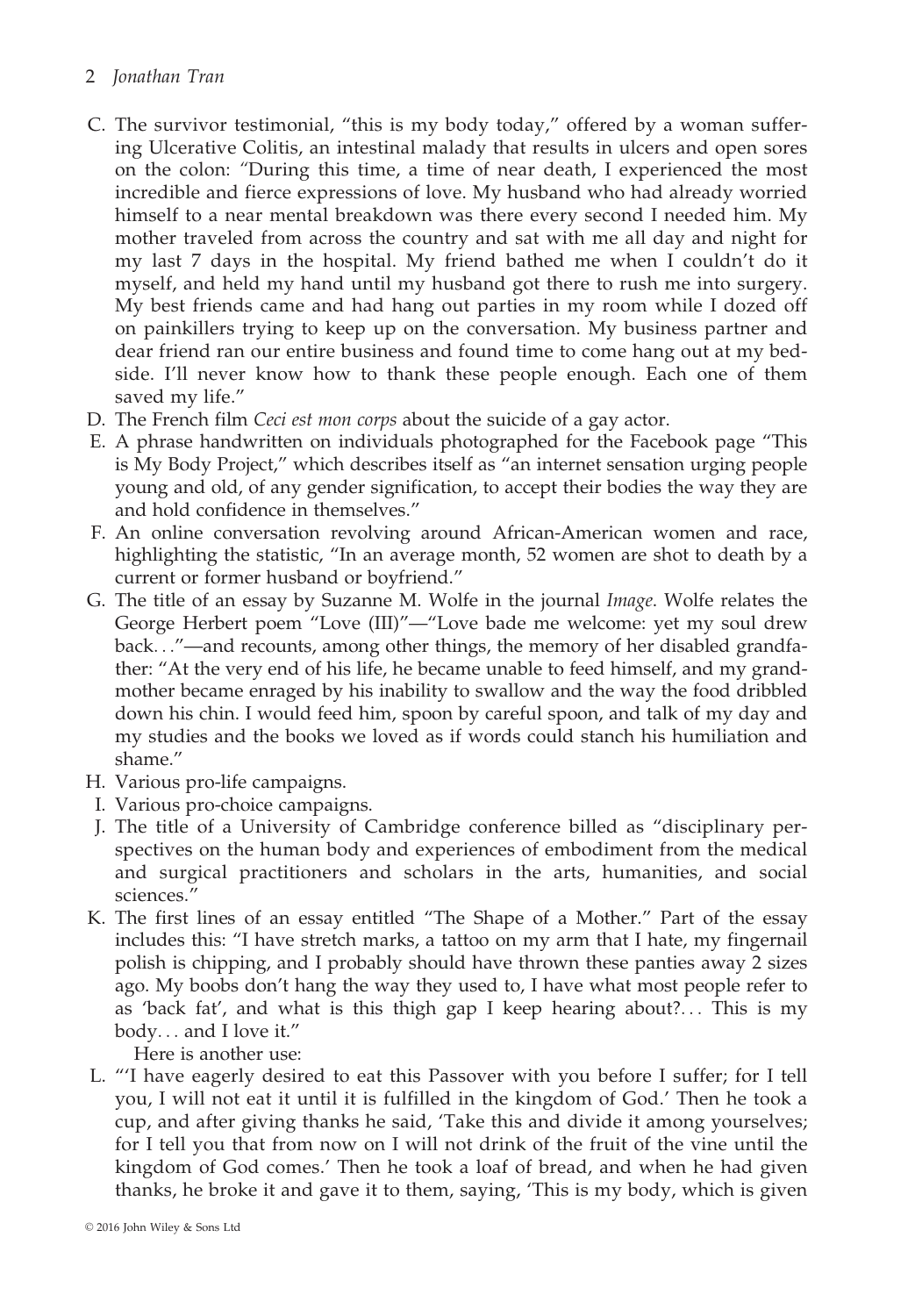for you. Do this in remembrance of me.' And he did the same with the cup after supper, saying, 'This cup that is poured out for you is the new covenant in my blood.'"

- 1. The Council of Trent took this passage to say: "Because Christ our Redeemer said that it was truly his body that he was offering under the species of bread, it has always been the conviction of the Church of God, and this holy Council now declares again, that by the consecration of the bread and wine there takes place a change of the whole substance of the bread into the substance of the body of Christ our Lord and of the whole substance of the wine into the substance of his blood."
- 2. John Wycliffe took it otherwise: "If you say that the flesh and blood of Christ, that is to say, his manhood is made more, or increased, by the ministration of the bread and the wine, then you must consent that the thing that is not God today shall be God tomorrow; yes, and that the thing which is without spirit of life, but grows in the field by its kind, shall be God another time. And if you make the body of the Lord by these words, 'This is My body,' you must yourself be the person of Christ, or else there is a false God."

It is a fact of language that "This is my body" can be made to do all these things. The controls on its meaning are the two or three speakers gathered in its use, which isn't to say that others would or should share in whatever applications they make of the idiom. These speakers may configure new uses of the idiom's respective words toward previously unimagined possibilities for what the idiom does when uttered. For example, canonical innovations that allow "this" wider capture expands the idiom from referring to Jesus' individual body to gathering a multitude of diverse individuals into a single entity. Likewise, inventive uses of the idiom establish anew what the individual words mean. When the Facebook page displays the idiom handwritten on female bodies, some viewers will find themselves confronting new valences for what counts as humanness, personhood, and so on. The creators of the Facebook page may intend Christianity's instituting words, purposefully invoking its symbolic power, or they may use it in ways that unintentionally erase it from memory, their use ruling out of view previous uses. Rediscovering under these semantic conditions Jesus' use of the phrase might make for a whole new Christianity.

We may find this fact unnerving, but it is also the seat of human possibility, including human possibilities for God, or even the possibility of God for humans. After all, the uses of the idiom we deem contrived or confused or cheap or controversial depend on the same facts of language that gives us "This is my body, which is given for you. Do this in remembrance of me." We are here talking about facts of human language, and they are controlling for all that we can possibly say, even all that we can desire or dream of. These facts of language testify to the metaphysical facts of creaturely life whereby the Word of God, the very one in whom and through whom creatures have their being, comes to inhabit human speech and speak it anew.

Unfortunately, seriousness about language is not something Christians easily admit. Indeed, given how we sometimes conceptualize matters it is not clear whether we would know what it would mean to do so. This is problematic enough but more so considering that interest in language is interest in all that language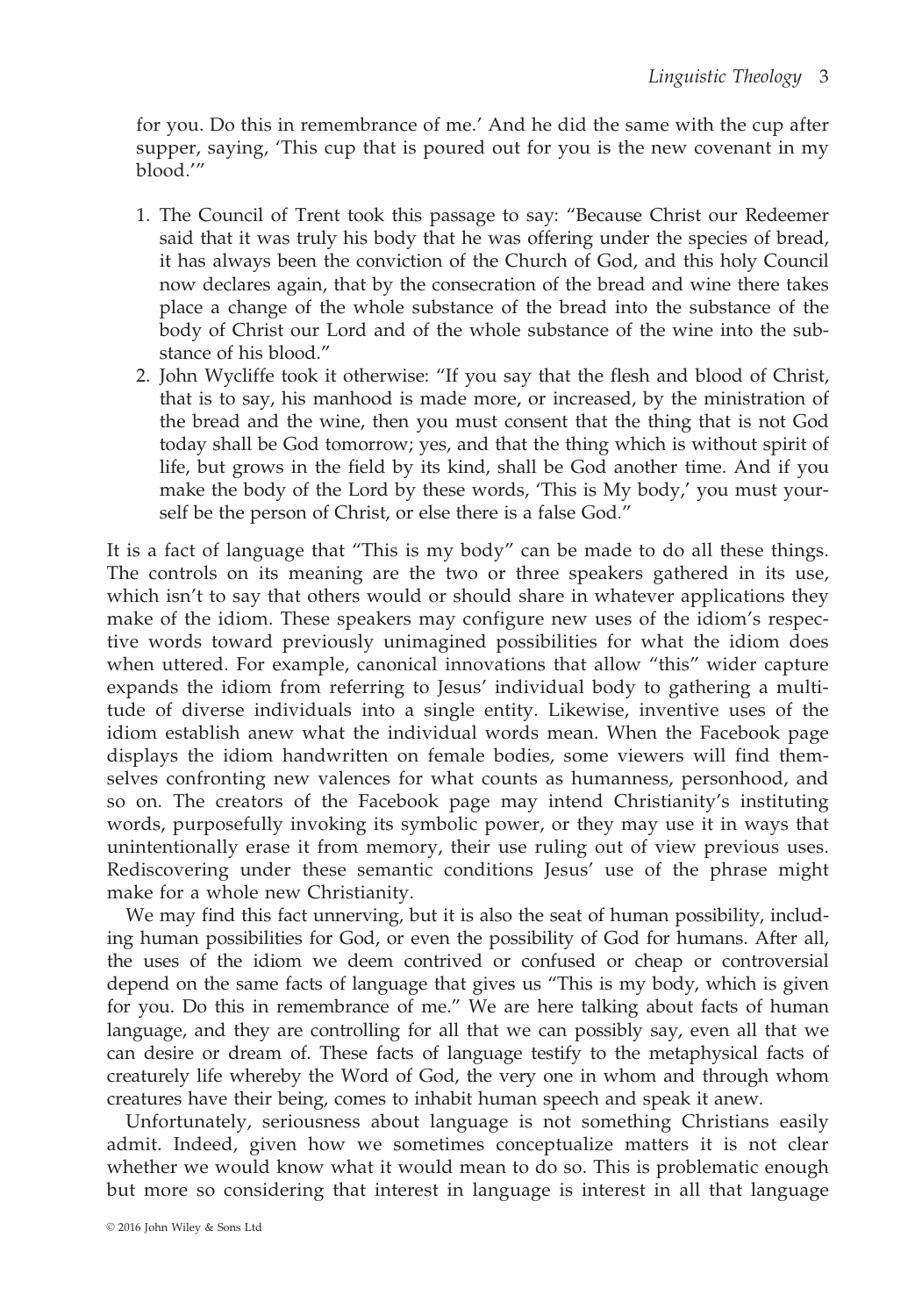gives us, making our troubles expansive given the scope of concern Christian theology obliges.

Taking language seriously involves coming to terms with its facts. Consider that what can be theologically said and meant depends on what can be ordinarily said and meant.<sup>1</sup> A common way of belying this fact comes in something we sometimes say about God, where what is said theologically presses the limits of what can be said at all. We say, "God is a reality about which language cannot adequately speak." Present here is the idea of establishing the mystery of God on the inadequacy of human language in order to express just how mysterious God is, so mysterious as to confound human capacities for comprehension and description. Yet, the point under consideration, the fact of language, would have us recognize that statements about God function similarly to statements—descriptive or otherwise—about anything. For everything we speak about, including God, we have words, else we would not be able to speak about them, or think them, including their ineffability. No proposal can be claimed about something for which we do not have words.<sup>2</sup> "What we can't say we can't say, and we can't whistle it either," indeed. $3$  It very well may be a tenet of Christian belief that God subsists in some realm beyond human language, and that God existed before there were humans to speak of God. Yet language with all of its stammerings and perfections—which is to say, we with our all our stammerings and perfections—is adequate to the task of saying as much. We might understand life with others, where we speak of and for one another, where we speak to one another, as living into this adequacy. We should not in order to protect something about God (say, God's mystery) disparage something about humanness and its desires (say, God as part of our life in words); to do so, as we will see, is to relinquish both (just as to presume to know overmuch about the world relinquishes the very world available to us). Rightly laying claim to God's mystery requires of us laying claim to our human life in words. One mirrors the other. One gives the other. As disquieting as such a claim might be, accepting the state of affairs it purports is what being serious about language looks like.<sup>4</sup> It is not a seriousness at which we easily arrive. What is ordinarily said and meant enables what is theologically said and meant.

<sup>&</sup>lt;sup>1</sup> Stanley Cavell begins "Must We Mean What We Say?" by stating, "That what we can ordinarily say and mean may have a direct and deep control over what we can philosophically say and mean is an idea that many philosophers find oppressive," later saying "ordinary language philosophy is about whatever ordinary language is about." Stanley Cavell, Must We Mean What We Say? A Book of Essays (Cambridge: Cambridge University Press, 2002), 1 and 95. On the distinction between the ordinary and the common place, see Stanley Cavell, Themes Out of School (Chicago, IL: The University of Chicago Press, 1984), 33 and 44; and Stanley Cavell, In Quest of the Ordinary: Lines of Skepticism and Romanticism (Chicago, IL: The University of Chicago Press, 1988), 154 and 172. Consider also Ludwig Wittgenstein, Philosophical Investigations, trans. G. E. M. Anscombe, P. M. S. Hacker and Joachim Schulte (Oxford: Wiley-Blackwell, 2009), §129. No recent theologian has advanced these matters better than Herbert McCabe. See his Law, Love and Language (London: Bloomsbury, 2003).

 $2$  "It is only in a language that I can mean something by something." Wittgenstein, Philosophical Investigations, §35.

<sup>&</sup>lt;sup>3</sup> F. P. Ramsey, "General Propositions in Causality (1929)," in Foundations of Mathematics (London: Routledge, reprint 2000), 238. See also Cora Diamond, "We Can't Whistle It Either: Legend and Reality," European Journal of Philosophy 19, no. 3 (2010): 335–356.

<sup>4</sup> Stanley Cavell, The Claim of Reason: Wittgenstein, Skepticism, Morality, and Tragedy (Oxford: Oxford University Press, 1979), 482.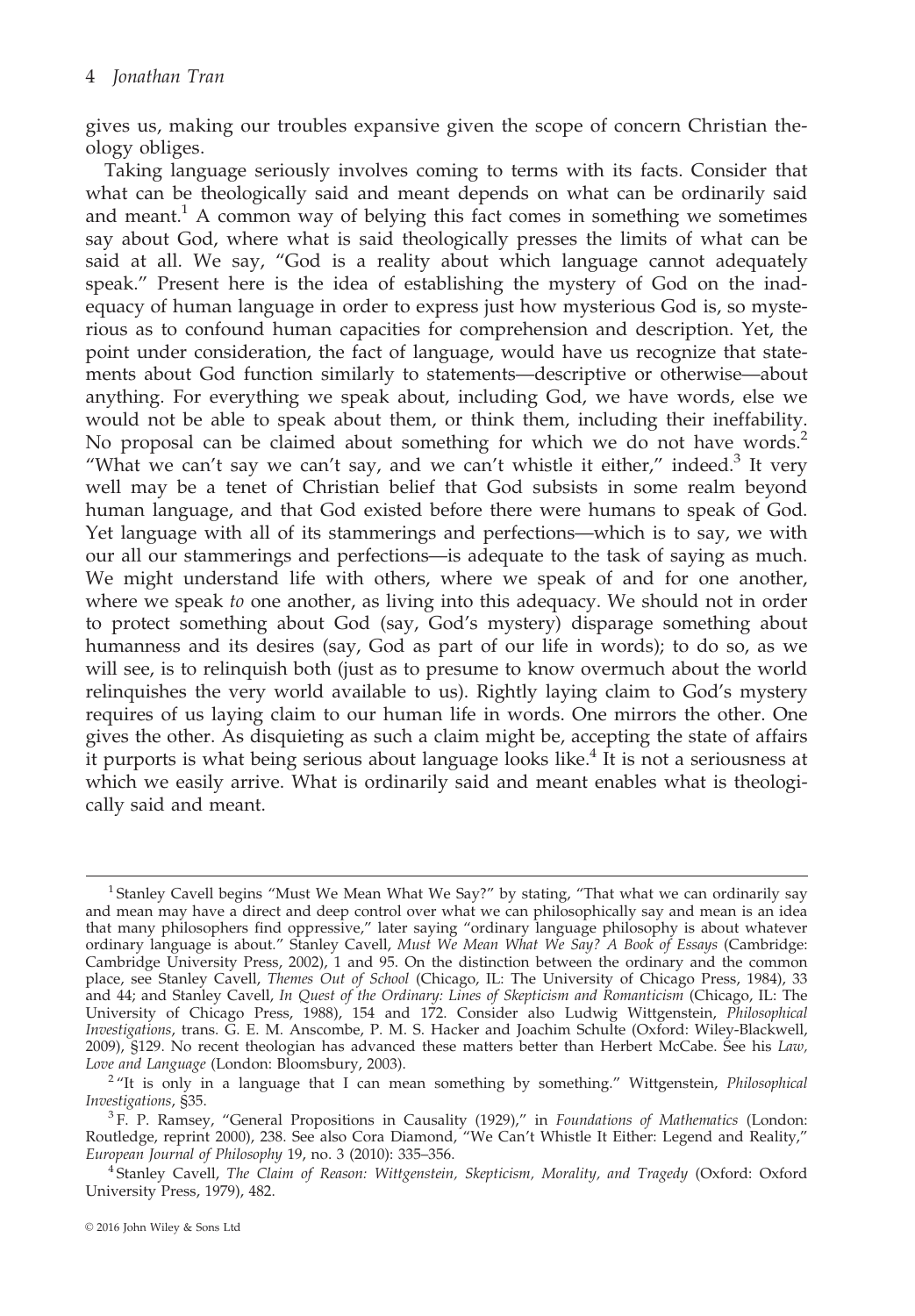#### 2. Our Complicated Agreements

So what is meant by speech as it ordinarily works, what I called, following Stanley Cavell, its controls? Primarily I mean the interrelation and even internality between words and world that comes to us in our agreements in language, what I am calling our life in words, following the linguistic philosophy, now called ordinary language philosophy, initiated by prominent thinkers mid-century around Cambridge and Oxford (principally Ludwig Wittgenstein and J. L. Austin but also Gilbert Ryle, Peter Strawson, Elizabeth Anscombe, and their contemporaries) and later renewed by subsequent generations of ordinary language theorists (Dewi Phillips, Stanley Cavell, Cora Diamond, eventually Hillary Putnam, and then scholars like James Conant, Alice Crary, Sandra Laugier, Stephen Mulhall, and others).<sup>5</sup>

Linguistic philosophy begins with Wittgenstein's stated goal of returning words from their metaphysical to their everyday homes and Austin's arguments about use and meaning and their austere shared economy.<sup>6</sup> Let us return to the different instances of "This is my body." Think of these instances as itinerant paths the idiom takes, distinctions its respective utterances allow; each use denotes the biography of the discriminations it makes. In each case, the criteria for application are determined by respective communities of speakers for whom "This is my body" does something. For example, in the exclamatory uses of "This is my body" (seemingly A, E, F, and I) the idiom protests something. Right use will be determined by those gathered around the concept and the life the concept gathers, respectively: Example A opposes sexual slavery; E resists cultural pressures regarding gender signification; F connects the likes of A and E to matters of race; and Example I repudiates what it sees as the violating use of H's pro-life advocacy. In each case, the idiom's meaning cannot be abstracted from its utterance as doing something, something like protesting "This is my body!" Seriousness starts with one's willingness both in accepting that the human form of life is constituted thusly and in recognizing that saying humans are linguistic creatures is saying something about the controlling nature of criteria for judgment of an idiom's right use. Coming to terms with language, with its ordinary conditions of possibility, then comes as the willingness not to deny this fact or wish away its conditions, to work against disregarding, minimizing or underestimating, to attend to conditions, to abide all that follows.<sup>7</sup>

Examples B, C, G, and K declare one's identity with one's body, where the declaration has, remarkably, become necessary, the declarative utterance denoting one's claim to oneself. C, G and K presume situations where one feels betrayed by one's body (by illness, time, gravity, and the like) and the recapitulation (say, beyond shame) attempts to recover one's personhood as a body. If the exclamatory instances raise protest against others, these uses resist one's own disembodying tendencies. B does something different, or wants to do something different: absconding tendencies to disembody, it seeks to imagine itself celebrating, though one wonders if bodily celebration here can be achieved apart from the temptation to disembody.

<sup>5</sup> Consider Cora Diamond's "Losing Your Concepts," Ethics 98, no. 2 (January 1988): 266. See also Diamond's The Realistic Spirit: Wittgenstein, Philosophy, and the Mind (Cambridge, MA: MIT Press, 1991), 39, 45, and 58.

<sup>6</sup>Wittgenstein, Philosophical Investigations, §116; and J. L. Austin, "Other Minds," in Philosophical Papers (Oxford: Oxford University Press, 1979), 83.

<sup>7</sup> Cavell, The Claim of Reason, 16, 32, and 109; and Cavell, Themes Out of School, 34.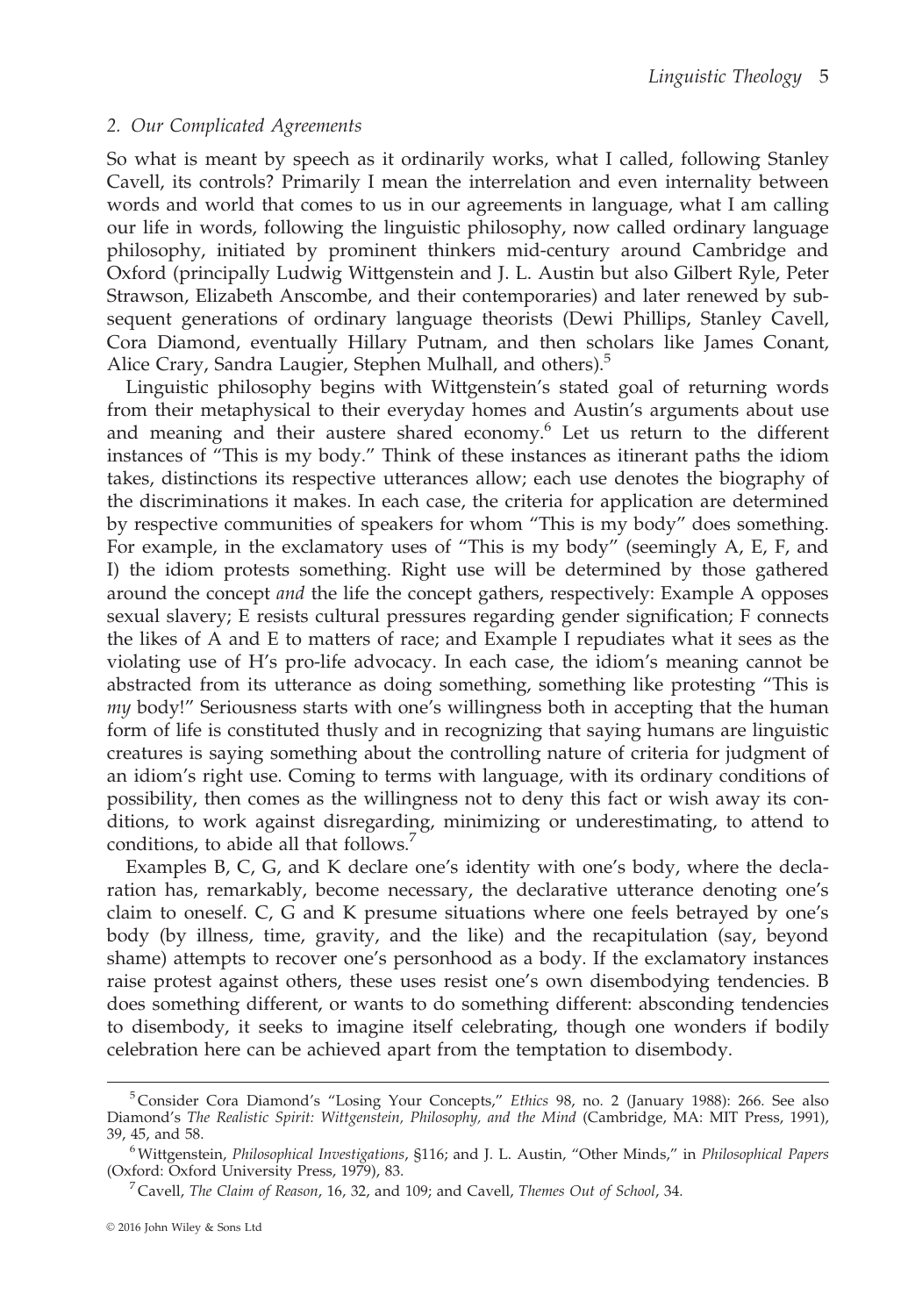#### 6 Jonathan Tran

At H and I we find the idiom in conversation about abortion. H's pro-life advocate imagines the unborn projecting consciousness, where the self-possession of the "my" and the reflexivity of the "this" suggest personhood and hence warrant moral consideration. No doubt the conviction can go the other way, the belief in moral warrant projecting an entity capable of "This is my body." Either way the idiom is made to introduce a bodily claim at least equal to that of the mother's own claim, so let us imagine H as a baby uttering, "This is my body." With I, Judith Jarvis Thomson's "A Defense of Abortion" rejects any suggestion that mother and foetus—like "two tenants in a small house"—possess equal claim: "Women have said again and again, 'This is my body!' and they have reason to feel angry, reason to feel that it has been like shouting into the wind."8 Thomson brings the point home: "if a human being has any just, prior claim to anything at all, he has a just, prior claim to his own body," meaning that the whole discourse of justice as it pertains to rights, if it is to mean anything at all, begins with one's body belonging to oneself: "This is my body." Henceforth, let us understand I's use as that of a woman rebuffing pro-life rhetoric. For those who use the idiom the way this woman does, "This is my body" cannot be the conclusion of a moral argument but the premise to moral argument as such. $9$  With the baby's and the woman's respective uses then, we have—at least as they are imagined in these cases—competing uses of the idiom in direct contradiction to one another, each mindful of the other, each use offending the sensibilities of the other, anathematizing each other. The facts of language dictate that those using the idiom speak for others who use "This is my body," and given the constellated overlaps (e.g., bodies habituated to either the sacred or the profane), recourse to essence (i.e., "This, now and forever, is what it means") will not save each respective use from offending, countenancing and otherwise confronting others.<sup>10</sup> We converse with one another not only through language but in language.

The baby's and the mother's uses, like all the rest, can operate without acknowledgement of L, Luke's Jesus instituting the Eucharistic meal, but their doing so without any awareness of the religious imagery is hard to imagine. While it's possible that A through K are completely ignorant of the history between L.1 and L.2, which will respectively stand in for Trent's conciliar Catholicism and Wycliffe's strain of Protestantism, one would think that Christ's utterance sits somewhere in the rhetorical universe of each of the other uses. Most likely the respective claims of A through K presume Christian imagery and look to leverage it for its own purposes. Against these uses, Trent's Catholics and Wycliffe's Protestants might complain, "You do not know what you're saying!" but neither can forestall those new applications, just like Luke cannot deem precedence as the only relevant authorizing factor. The Council of Trent might feel compelled to say that an account of substances and accidents is required, even as the declarative uses continue nonplussed by those concerns—think here of how Jesus' own use of the phrase creates confusion and consternation for his disciples and yet he insists on it anyhow. Wycliffe might want to say that the idiom's

<sup>8</sup> Judith Jarvis Thomson, "A Defense of Abortion," in Bioethics, ed. John Harris (New York, NY: Oxford University Press, 2001), 30.

<sup>&</sup>lt;sup>9</sup> Ibid., 31.

 $10$  Cavell, Must We Mean What We Say?, 110; and Cavell, Themes Out of School, 30. See also Sandra Laugier, Why We Need Ordinary Language Philosophy (Chicago, IL: The University of Chicago Press, 2013), 55, 68; and Cavell, The Claim of Reason, 36.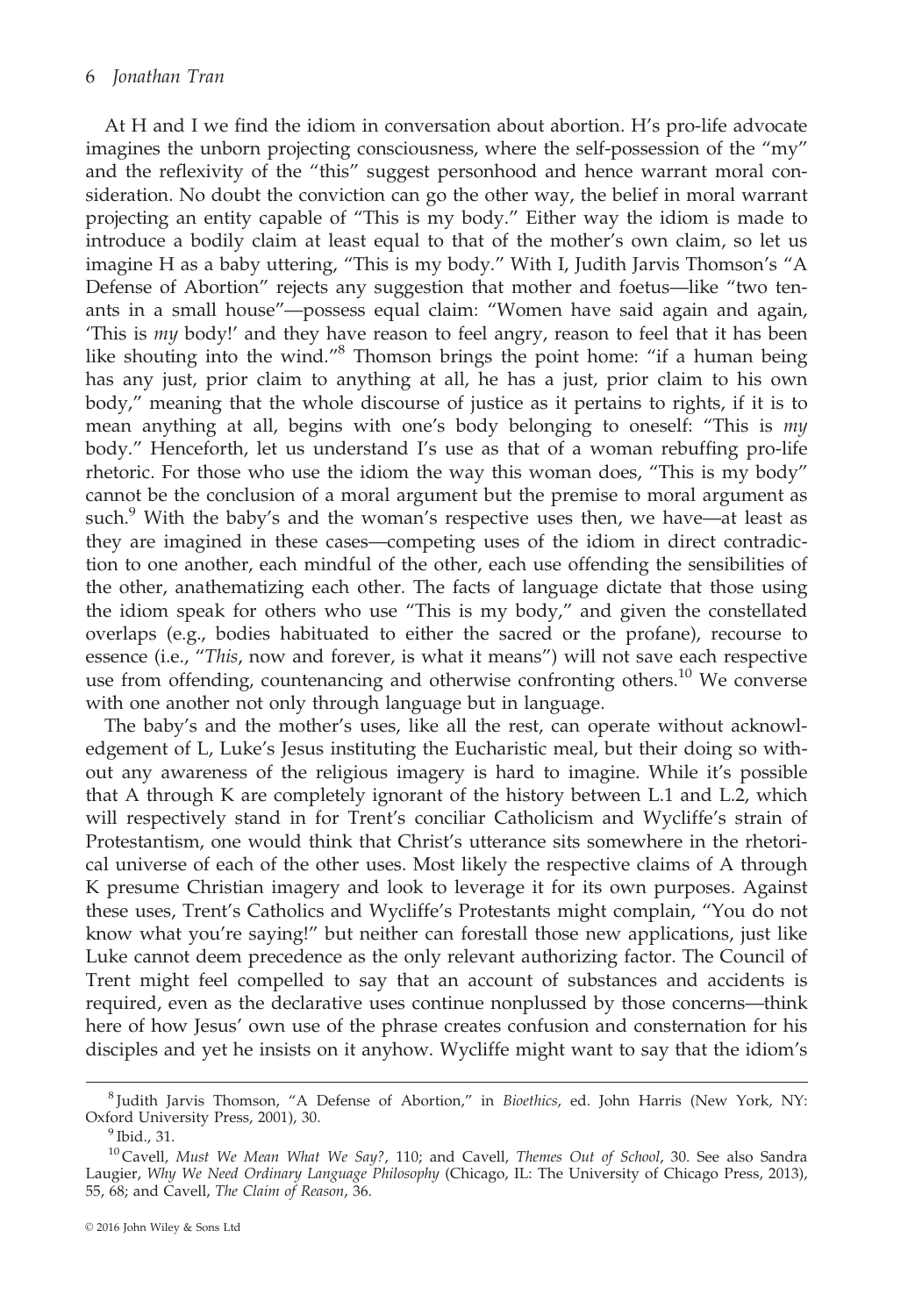grammar requires less or more than the exclamatory occasions, but it is the prerogative of A, E, F or I to do what they will with received grammars of use; Luke certainly did when it took a common use and projected it toward new possibilities about which Roman Catholics and Protestants remain in disagreement. The same facts of language that grant the exclamatory or declarative uses their applications also allow interpretations of Luke's story to issue in ways that break fellowship between Catholic and Protestant Christians. It is these facts of language that earlier availed to the Lukan Jesus the idiom, "This is my body," facts that not many were willing to admit (they could not countenance God uttering so common a word, one given so easily into our hands) and hence crucified him. Jesus' resurrection can be thought of as the irrepressibility of linguistic use, and those gathered around his resurrected body—"This is my body"—as alive to its use. "This is my body" is likewise given into our uses and possibilities.<sup>11</sup>

"This is my body" is an idiom like other idioms, such as "This is my chair," though the significance some ascribe to the idiom, the different things some hope the idiom accomplishes, does mean that they will interpret its importance as being different. One might initially think there is not much at stake in claiming a chair, until that chair is literally a throne or proverbially a seat at the table. The weight of any idiom's utterance requires an entire universe of constellated relationships within which the utterance exerts its gravity. Any number of eventualities within this constellation will diminish or increase the utterance's weight, and the success of any expressive act will depend on a set of agreements possessed of everything from social and political conditions, to mental states and external world objects, to past commitments and concerns about the future, to anatomical and biological features, to logical constraints and entailments. All of these things are made to agree in a language; we might even say that such agreement is what makes a language a language. These agreements hold together an idiom's sense and grant it force in such a way that eventualities can have the effect of shifting the idiom's weight, changing its meaning, or vacating it altogether. The many and sometimes difficult differences among uses A through L attest to the effects of eventualities. To say that agreement in language is everything is to say that language is about everything. To say that language is about everything is to say that there is for those gathered in a language nothing irrelevant for their going on in a certain way.

Suppose someone comes across the occasion of Luke's Jesus saying, "This is my body." She might respond, "Surely, sir, that is not your body; your body ends with your pointing finger. The bread is not your body. Your body is your body, and the bread, the bread; it can't even be said to be an extension of your body." A more patient response might be, "Perhaps by 'is' you mean something else or maybe we use the ostensive gesture 'this' differently." The patient response is less likely if the object under consideration changes: Jesus points to another person and says, "This is my body." Utterance A (the play about sex trafficking) objects, "No! It is comments like that that caused the suicide depicted in the film Ceci est mon corps!" An entire life populates Example A's use of the idiom: cases of predatory violence, experiences of personal humiliation, plans for escape, forced migrations, scarred bodies and open

<sup>&</sup>lt;sup>11</sup> See Athanasius, On the Incarnation (Crestwood, NY: St. Vladimir's Seminary Press, 2003), 78; and Leonid Ouspensky and Vladimir Lossky, The Meaning of Icons, trans. G. E. H. Palmer and E. Kadloubovsky (Crestwood, NY: St. Vladimir's Seminary Press, 1982), 27–30.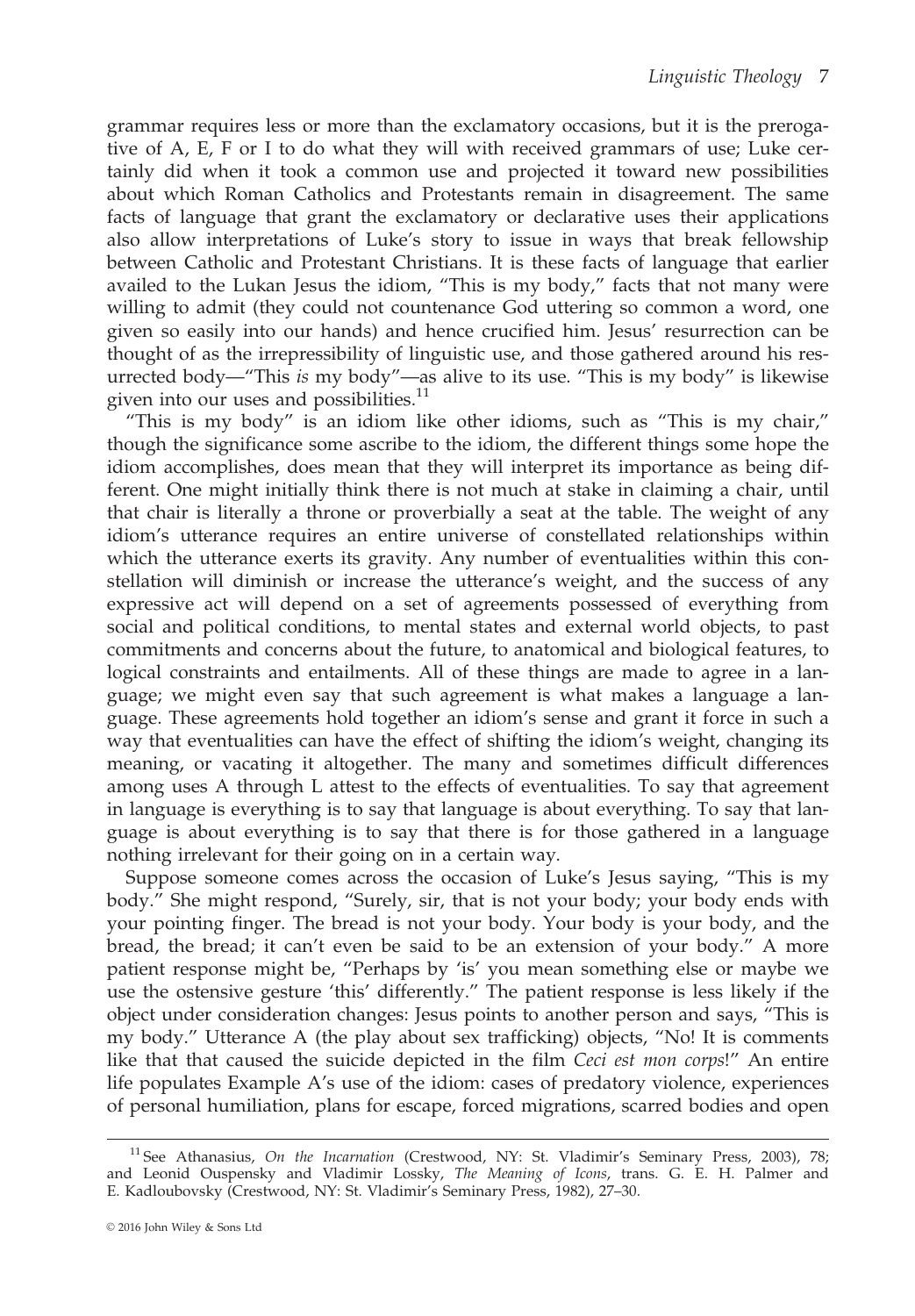wounds, photographs, secret friendships, survivor narratives, hidden locations, traumatic memories, so on and so forth. Since a constellated universe of agreements makes A possible, it will not very easily give up its projection. But neither will those who read Luke as instituting the Eucharist easily relent. Catholics in turn will not take kindly to Wycliffe's use, which says something like, "Surely, sir, that is not Jesus' body; his body ended with his ascension. The bread is not his body. His body, now at the right hand of God, is his body, and the bread, the bread; it can't even be an extension of his body." Pressing their case, Wycliffe's Protestants add, "The bread is not Jesus' body; it might be a symbol of it though. When he says 'is' Jesus must mean something else and probably uses the ostensive gesture 'this' differently." Wycliffe's use of "This is my body" could not be any more offensive, since for Trent's Catholics the idiom is talking about salvation, indeed the whole history of salvation and the salvation of all history. Those worried about sexual abuse feel similarly when certain readers of Luke extend the idiom to include all who now take the sacrament.

In trying to resolve the controversy between Catholic and Protestant sacramentology it will not do to spend overmuch time asking what Jesus meant in Luke's Gospel, how he intended "This is my body," what sense of "is" he had "in mind" or whether his culture gestured ostensively. Supplying those bits will only help matters if the respective constellated sets of agreements have room for them, whether they can imagine them as part of their lives around the idiom; these bits can but need not eventuate new aspects, and if they do, their adoption will come only after the new agreements settle into rewritten histories. Trent's traditioned sacramentology will make it hard for those bits to hold sway. If ever Protestants felt themselves blocked from God because they were wrong about "This is my body," it would not be just their views of salvation that would be affected, but whole grammars of predication, presence, and possibility. Answering for himself, the Protestant will not know what to say because his conceptual resources for saying anything at all will have lost purchase. He will feel himself simultaneously saved and condemned. Given our agreements and the ways they are coordinated within whole ecologies, it is not so easy as substituting some bits for others or of knowing the right name.<sup>12</sup> Meaning may be about use but use is not arbitrary; the agreements that make up convention develop naturally.<sup>13</sup> A language's grammar tends in certain directions, and though a term's use is not preordained or its future predetermined, looking back we will usually be able to trace out the history of its present. Necessity speaks to a whole stretch of determinations natural to the things we find interesting enough to speak about, those features of the world about which we care enough to discover, and the ends to which our words and statements incline.<sup>14</sup> Necessity is ordered to the kinds of creatures we are, interested as we are in biography, narrative, conversation, metaphor, allegory, argument, confession, exasperation, scripture, humor, protest, commonsense, reading, and prayer, and hence those whose loves are constituted by life in words.<sup>15</sup>

 $12$  See Austin, "Other Minds," 87–88; Cf. 113. For Cavell's interpretation of Austin's examples in "Other Minds," see The Claim of Reason, 88–90.

<sup>&</sup>lt;sup>13</sup> Cavell, The Claim of Reason, 118, 182 and 189.

<sup>14</sup> See Austin, "A Plea for Excuses," in Philosophical Papers, 182.

<sup>&</sup>lt;sup>15</sup> Cavell, The Claim of Reason, 119. See also Cora Diamond, "The Face of Necessity," in The Realistic Spirit, 259. See also Peter Dula, "Wittgenstein Among the Theologians," in Unsettling Arguments: A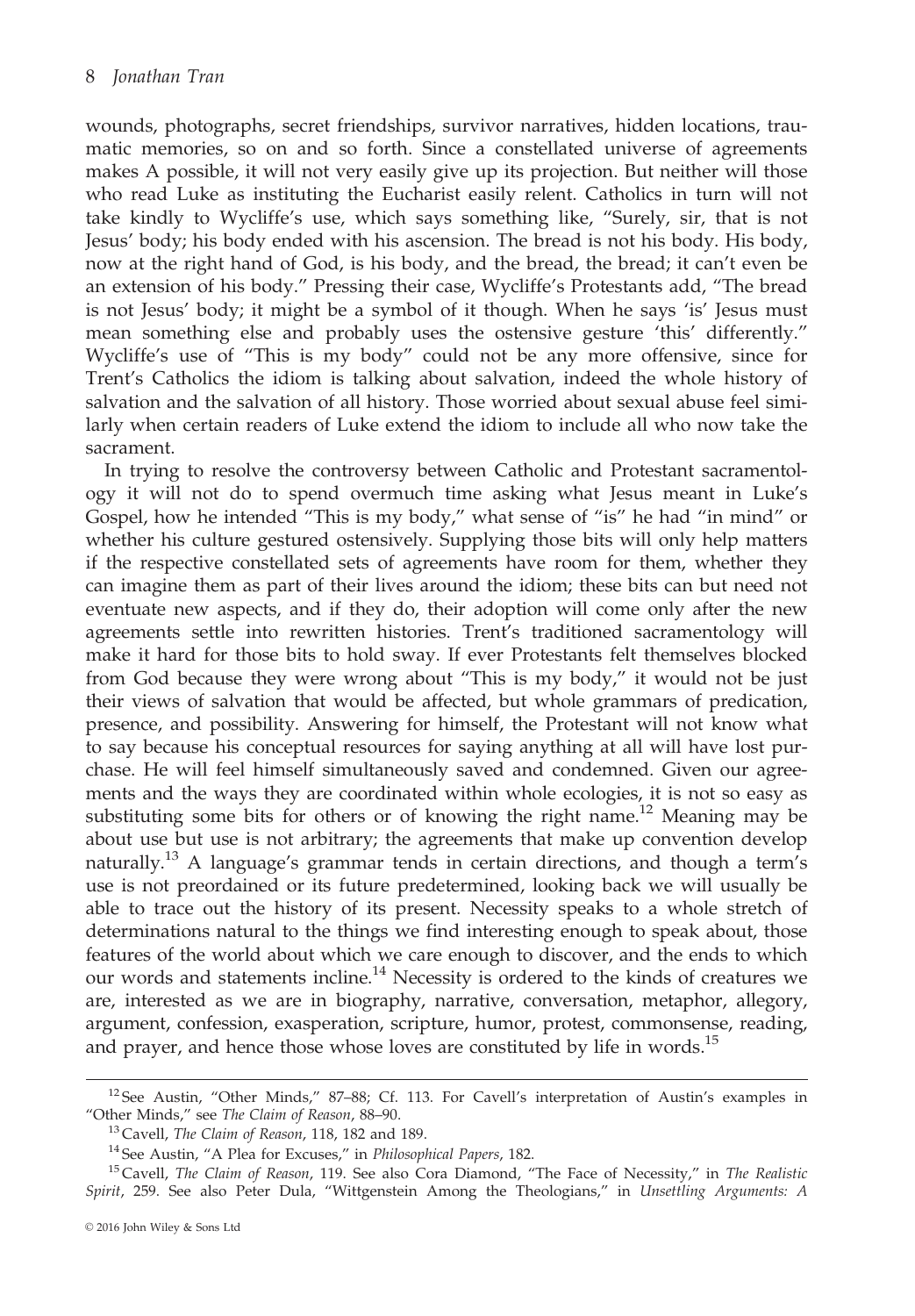The political implications come into view here. If words gain their meaning and language its necessity from agreement amongst mutually attuned speakers, and if in speaking speakers speak not only of the world but for it, then those speakers and no one else are responsible for those words and the maintenance of that language, and hence the life in words such attunement creates.<sup>16</sup> Insofar as criteria of use issue as agreements among those attuned in language (we determine what a thing is called), so language is about us (our life in words calls on us) and we (not some original or perfected essence or external world object—"medium size dry goods" to use Austin's phrase—or mental states to which words correspond) grant language its authority (just as language grants us ours) or, more technically, its coherence, meaning, and stability (our coherence, meaning, and stability).<sup>17</sup> This can be a disquieting prospect. If meaning is not derived from elsewhere but rather follows use, then where language goes and what words mean are up for grabs, just as there can be little assurance that those who play a game will do so in a recognizable fashion.<sup>18</sup> If you and I are responsible for the maintenance of our life in words, and if we maintain it, then there is no one to rescue me when my differences rule me out of your world. At that point you can ignore me, regret me, resent me, debate or detest me, anathematize and kill me, and there is no one with words enough (or more precisely no one clear of words enough) to whom we might appeal for those judgments. As human life is one that shares in agreements, just so there may come a time when human life in words will not seem satisfactory, at which point you may seek another route to me when what you seek pertains to me, or around me when what you seek discounts me. Knowing these routes are not open may not be enough to stop you from trying, and so we may forfeit the only way we have to one another. I can only say now that my separateness from you, like our inseparability, is our life in words.

# 3. Contending with Postliberalism's Detractors

In order to get at what might be at stake in my description of language and its controls on theological speech, consider how it differs from a rival conception. In John Allan Knight's Liberalism Versus Postliberalism we find an argument that makes its case by rejecting the determinative role of publicly maintained criteria, what I have been calling agreement, and hence the priority of language. Earlier I had mentioned those who value divinity by devaluing humanness; with Knight we find a rough parallel, the elevation of philosophical realism by the demotion of communal agreement. Contending with Knight, as opposed to others, has two

Festschrift on the Occasion of Stanley Hauerwas' 70<sup>th</sup> Birthday, eds. Charles R. Pinches, Kelly S. Johnson, and Charles M. Collier (Eugene, OR: Cascade, 2010); and Peter Dula, Cavell, Companionship, and Christian Theology (New York, NY: Oxford University Press, 2010).

<sup>&</sup>lt;sup>16</sup> Cavell, The Claim of Reason, 36.

<sup>&</sup>lt;sup>17</sup> J. L. Austin, Sense and Sensibilia (Oxford: Oxford University Press, 1962), 8. About the temptation to leave behind mutual agreement in search of something better, Austin speaks of "the original sin by which the philosopher casts himself out from the garden of the world we live in." Austin, "Other Minds," 90. See also Jeffrey Stout, Democracy and Tradition (Princeton, NJ: Princeton University Press, 2004), 249; and Stanley Cavell, Philosophy the Day After Tomorrow (Cambridge, MA: Harvard University Press, 2005), 196–7.

<sup>&</sup>lt;sup>18</sup> See Stuart Hampshire, "J. L. Austin 1911–1960," Proceedings from the Aristotelian Society, 60 (1959–60): I–XIV.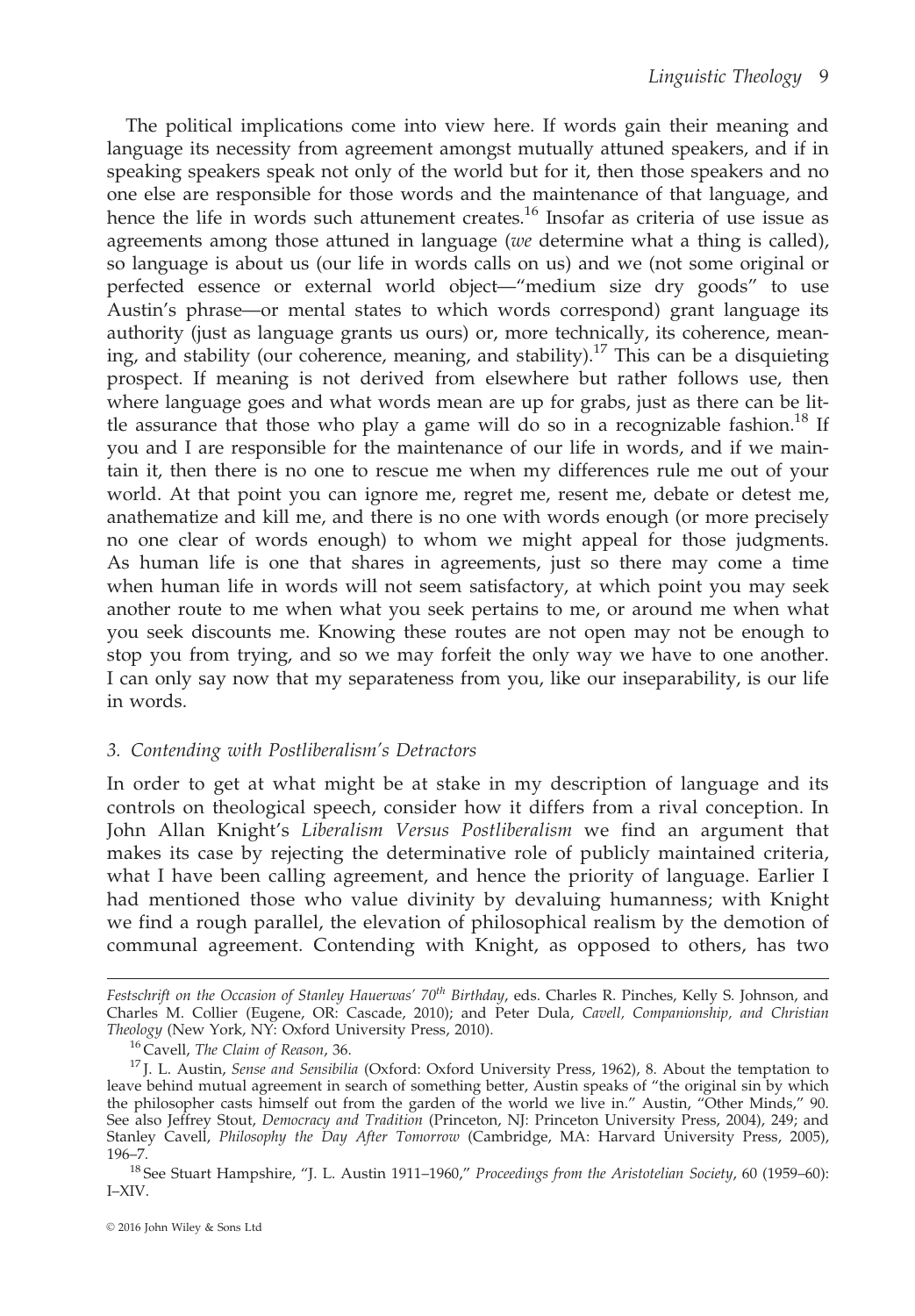virtues. First, Knight self-consciously takes the approach to language with which I am taking issue, whereas the others do so tacitly. Second, and related to the first, Knight's is an especially strong version of that approach. Dealing with Knight's well-argued and impressively learned text allows me to engage one of the approach's best articulations.

According to Knight, the hugely influential Yale school of theology rests on the defunct linguistic philosophy of the later Wittgenstein, a therapeutic model that turned out to be less like actual philosophy and more like intellectual evasion. This theological-quasi-philosophical school of thought came to be known as postliberalism, which originated, on Knight's reading, at a moment when Protestant liberals struggling to answer atheism's falsification thesis found a convenient means of escape in Wittgenstein's seeming repudiation of second-order theory (e.g., apologetics, theodicy, and the like). The problem was that significant parts of Wittgenstein's philosophy never did quite get off the ground, and thus any theological approach dependent upon it is also doomed to fail.<sup>19</sup> Because no one ever pointed this out to them, proponents of the Yale school (from George Lindbeck and Hans Frei to the likes of Stanley Hauerwas, William Placher, and Kathryn Tanner) went forward dressed in the emperor's new clothes.<sup>20</sup>

What is Knight's argument regarding Wittgenstein? Namely that Paul Grice and Saul Kripke pushed linguistic philosophy to its limits by demonstrating that agreed upon criteria could not feasibly play the controlling role linguistic philosophers ascribed to them: "It is intuitively plausible that linguistic conventions play some role in determinations of correct usage and hence of meaning, but it is too large a leap to move from that conclusion to the conclusion that linguistic meaning just is a community agreement. In fact it is not clear that this leap can be made."<sup>21</sup> What Knight is denying is precisely the determining facts of language that I am here claiming comprise the ecology of human intercourse. The turn to language that marks postliberal thinking is to Knight an evasion of the atheistic challenges theology is better off facing head-on, not by turning to language but rather to philosophical realism in order to develop theories of truth based on reference to extralinguistic reality.<sup>22</sup> But these theories of truth, I argue, turn out to

<sup>21</sup> Knight, Liberalism Versus Postliberalism, 248.

<sup>&</sup>lt;sup>19</sup> John Allan Knight, Liberalism Versus Postliberalism: The Great Divide in Twentieth–Century Theology (New York, NY: Oxford University Press, 2013), 248. Knight draws largely on the work of Scott Soames, Philosophical Analysis in the Twentieth Century: Volume 2 The Age of Meaning (Princeton, NJ: Princeton University Press, 2003), 30–57.

<sup>&</sup>lt;sup>20</sup> Along these lines, see for example Brad J. Kallenberg's reading of Stanley Hauerwas in *Ethics as* Grammar: Changing the Postmodern Subject (Notre Dame, IN: University of Notre Dame Press, 2001). In a different vein, see Stanley Hauerwas, Approaching the End: Eschatological Reflections on Church, Politics, and Life (Grand Rapids, MI: William B. Eerdmans Publishing Company, 2013), 139–157; and Stanley Hauerwas, Working with Words: Learning to Speak Christian (Eugene, OR: Wipf & Stock, 2011).

<sup>&</sup>lt;sup>22</sup> See Scott Soames, "Paul Grice and the End of Ordinary Language Philosophy," in the aforementioned *Philosophical Analysis in the Twentieth Century*, 197–218. Among misperceptions of ordinary lantioned Philosophical Analysis in the Twentieth Century, 197–218. Among misperceptions of ordinary language thought, see A. J. Ayers, Concept of a Person and Other Essays (New York: NY: St. Martin's Press, 1963); H. P. Grice, "The Causal Theory of Perception," Proceedings of the Aristotelian Society, Supp. Vol. xxxv (1961): 121–153; Jerry A. Fodor, "On Knowing What We Would Say," Philosophical Review 73, no. 2 (1964): 198–212 and "What Do You Mean?" Journal of Philosophy 57, no. 15 (1960): 499–506; and Jerry A. Fodor and Jerrold J. Katz, "The Availability of What We Say," Philosophical Review 72, no. 1 (1963): 57–71. For clarifications, see Richard G. Henson, "What We Say," American Philosophical Quarterly 2, no. 1 (1965): 52–62; Stanley Bates and Ted Cohen, "More On What We Say," Metaphilosophy 3, no. 1 (1972): 1–24, Richard Fleming, First Word Philosophy (Lewisburg, PA: Bucknell University Press, 2004); and Avner Baz,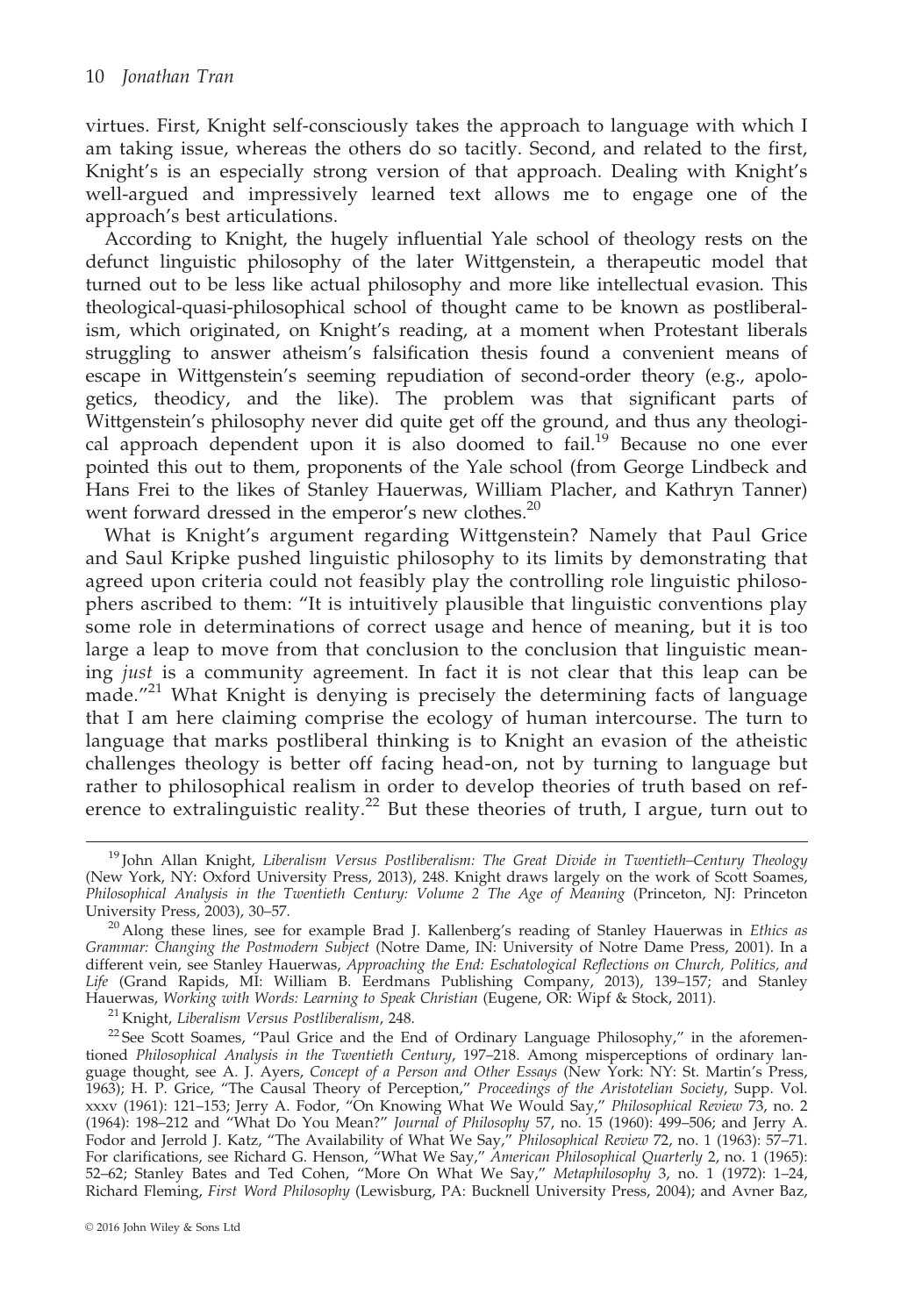relate only to postulated extralinguistic worlds, to which philosophy since Quine remains beholden.<sup>23</sup>

To understand why Knight pursues this other course, why it occurs to him as necessary, a brief review of W. V. O. Quine and Donald Davidson is necessary. According to Quine, while "it is obvious that truth depends on both language and extralinguistic fact," it is difficult to delineate with much precision or determination relationships between language, experience (with extralinguistic facts), and truth that makes of empiricism what we want, namely the cherished belief that knowledge has its warrant in experience which language in turn is meant to convey.<sup>24</sup> For Quine the non-referential quality of language, and so the use-determined role of concepts, does not make for distinctions between logical and empirical judgments. This means that those who subscribe to empiricism, including Quine himself, do so as a matter of faith, that is to say, dogmatically.<sup>25</sup> Quine's work on radical translation can then be seen as the attempt to work out an epistemological pragmatism that compensates for the ensuing indeterminacy intimated in "Two Dogmas of Empiricism."<sup>26</sup> While much can be said about Quine, for our purposes it is enough to note that any philosophy that takes Quine as its point of departure distances words from world and blurs analytic and synthetic statements. This results in a skepticism the overcoming of which philosophy would henceforth see as its raison d'etre.<sup>27</sup>

Donald Davidson inherits the task of explicating, extending, and correcting Quine. He states matters as follows: "To give up the analytic-synthetic distinction as basic to the understanding of language is to give up the idea that we can clearly distinguish between theory and language."<sup>28</sup> Davidson amends what he views as Quine's committed ontological relativism and, using Tarskian analysis, builds a notion of objectivity meant to contain its menace. Retaining the empiricist bent toward prelinguistic phenomena, his efforts cemented for the analytic tradition an existential distinction between words and world that could not help but sequester the role of language in human affairs. For Davidson and Quine alike, the strong emphasis on indeterminacy and inscrutability between words and world (a relation recounted in what Davidson called "conceptual schemes") results in a relativizing of words and a

When Words Are Called For: A Defense of Ordinary Language Philosophy (Cambridge, MA: Harvard University Press, 2012).

<sup>23</sup> See Sandra Laugier, Why We Need Ordinary Language Philosophy (Chicago, IL: The University of Chicago Press, 2013), 20.

 $24$ W. V. O. Quine, "Two Dogmas of Empiricism," The Philosophical Review 60 (1951): 34.

<sup>25</sup> Ibid., 39–41. See, for the "illusory" idea of irreducible entities called meanings, Quine's From A Logical Point of View: 9 Logico-Philosophical Essays (Cambridge, MA: Harvard University Press, 1999), 1–19, 47–64.

<sup>26</sup> See Quine, "Ontological Relativity," The Journal of Philosophy, 65 no.7 (1968): 186–187, 198. See also Quine, "Two Dogmas of Empiricism," 42.

 $^{27}$  For challenges and glosses of Quine, see Hartry Field's "Conventionalism and Instrumentalism in Semantics," Noûs 9, no. 4 (1974): 391; and Field's "Quine and the Correspondence Theory," The Philosophical Review 83, no. 2 (1974): 200.

<sup>&</sup>lt;sup>28</sup> Donald Davidson, "On the Very Idea of a Conceptual Scheme," Proceedings and Addresses of the American Philosophical Association 47 (1973–1974): 9. See also Davidson, "The Inscrutability of Reference," in Inquiries into Truth and Interpretation (New York, NY: Oxford University Press, 2001), 227–242; Davidson, "True to Facts," The Journal of Philosophy 66, no. 21 (November 1969): 748–764; Davidson, "Reality Without Reference," Dialectica 31, no. 3 (1977): 247–258; Davidson, "A Nice Derangement of Epitaphs," in Truth and Interpretation: Perspectives on the Philosophy of Donald Davidson, ed. Ernest Lepore (Oxford: Blackwell Publishing, 1986), 433–446; and Davidson, "Radical Interpretation Interpreted," Philosophical Perspectives Vol. 8, Logic and Language (1994): 121–128.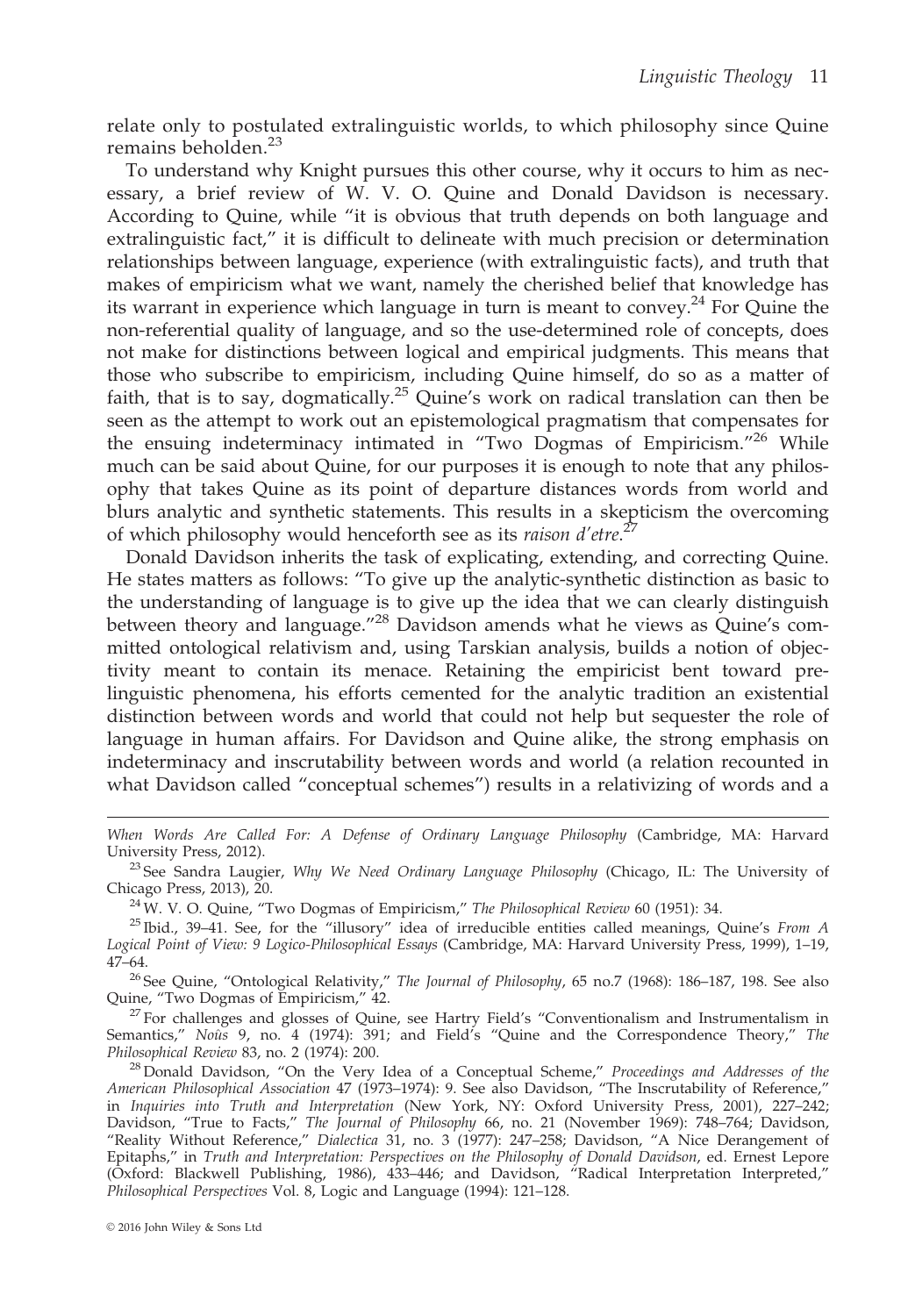postulation of world, not to mention a strong suspicion of "meaning" (reference that grounds words) and an equally strong elevation of "facts"—thereby relativizing and mythologizing how they dynamically relate to one another. In this vein philosophical realism, by asserting reality (suggesting reality as something in need of asserting) as that to which language refers, while simultaneously interjecting the anxieties of skepticism between reality and language (and hence philosophies of language as theorizing this relation), envisages extra-linguistic reality as ineffable. Their claim about indeterminacy and inscrutability eventuates in a claim that we can no more be sure of language's ability to translate experience than we can be sure that what can be said in one language can be fully translated into another.

When Knight concludes his book by saying that "the postliberal project stands in need of a theory of truth," what he seems to be advocating is a Christianity that is willing to tie its fate to philosophical realism's ability to defeat anti-realism.<sup>29</sup> In Knight's line of thought, if Christianity can establish truth conditions in an amended and retrofitted (through the likes of Scott Soames, John Searle, William Alston, Nicholas Wolterstorff, and Bruce Marshall), though still characteristically Davidsonian, manner, then it can counter the paradigmatic charges of the falsification thesis in a way that secures Christianity's claims to truth.30 What Knight finds compelling in the line of investigation initiated by Quine and established by Davidson are resources by which Christianity can finally establish its truth claims. Insofar as postliberal Christianity fails to lay claim to these resources (turning instead to the later Wittgenstein), it at best evades the atheist attack and at worst surrenders the validity of Christian claims—giving up, for example, the idea that the Bible refers to anything at all. Indeed, postliberals, according to Knight, did not so much turn to Wittgenstein to evade the falsification thesis as much as the turn to Wittgenstein blinded them to the need for evasion, precluding even the inclination toward justification.<sup>31</sup>

Yet, taking Knight's approach would mean forfeiting more than he is able to recognize, since those stakes can only be seen from a perspective alive to the ecological considerations I have been attempting to give voice to. What would be lost, becoming unimaginable, is an account of the world demythologized; relinquished would be the ability to resist the strong polemic of words and world; further lost would be an account of words and world that return them to the everyday, a natural account of their relation, which is remarkable but for the gainsaying of the ordinary in the line of thought Knight represents.

Knight invests himself in the falsification thesis because he presupposes an errant view of the truthfulness of statements. Though he eventually demurs, Knight begins by taking at face value philosophical skepticism's charge that religious statements are empty insofar as they are not verifiable. I have been developing an account of language that does not reduce its work to the threat of skepticism, the distinction between words and world that Knight takes as his point of departure, but rather

 $29$  Knight, Liberalism Versus Postliberalism, 263 and 288. See John Allen Knight, "Wittgenstein's Web: Hans Frei and the Meaning of Biblical Narratives," Journal of Religion 95, no. 3 (July 2015): 359–360.

<sup>30</sup> Knight, Liberalism Versus Postliberalism, 277–78.

<sup>31</sup> Jason A. Springs helpfully delineates the critical differences between Wittgenstein's positions and those positions Knight and Soames respectively ascribe to Wittgenstein. See Jason A. Springs, "A Wittgenstein for Postliberal Theologians," Modern Theology 32, no. 4 (October 2016): 622–658.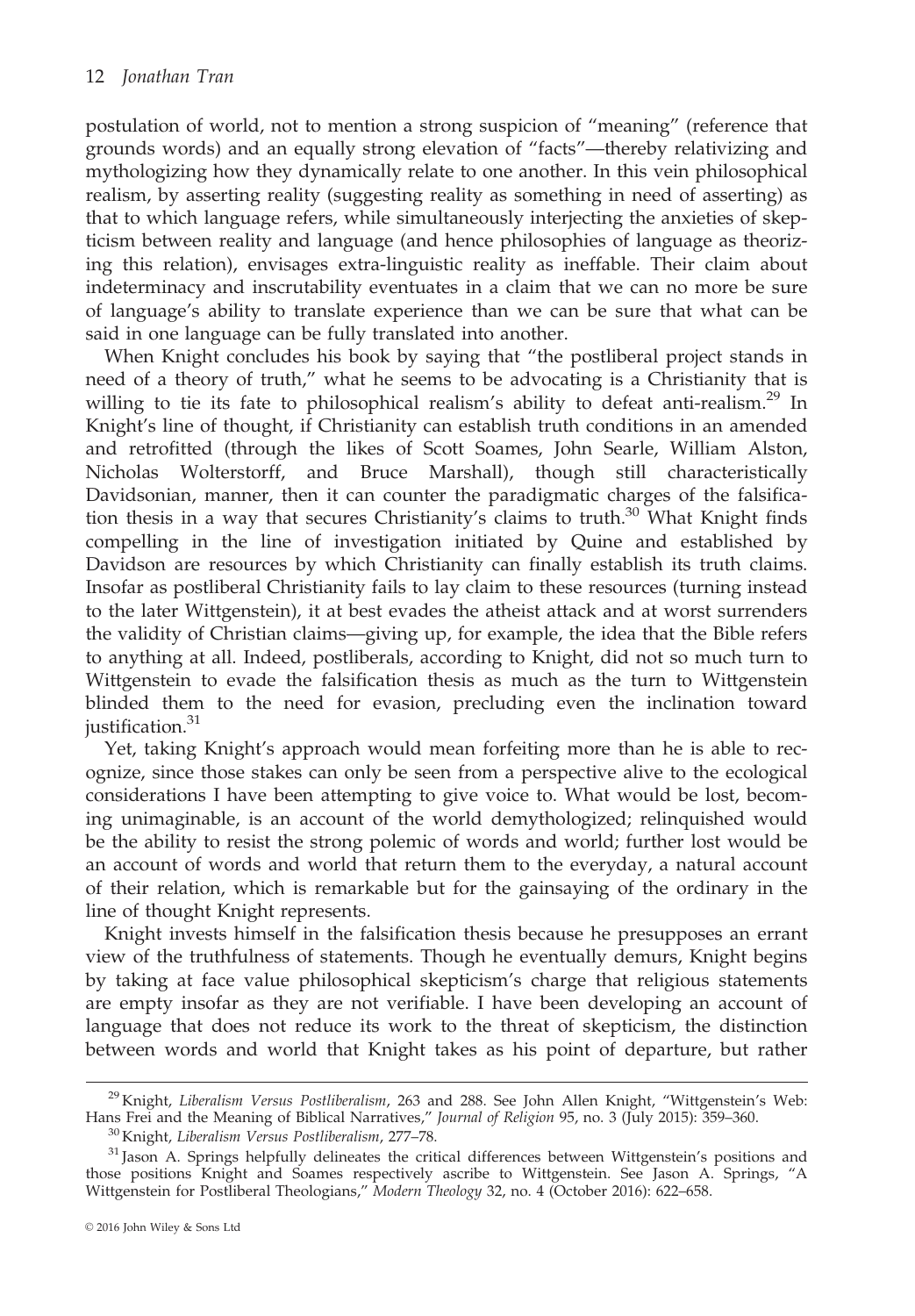opens up to a broad constellation of conditions that make statements things to be adopted or abandoned, their utterances felicitous or not. A statement can be as readily false and hence falsifiable as it can be true and validated, where objectivity names what I am referring to as agreement and its concomitant realistic approach to normativity.32 One might suppose that religious statements are of the kind that are not accountable in the way other statements are, but that is a mistake both about religious statements and statements as such, where the success of any religious statement depends on it working as a statement.<sup>33</sup> And statements are things of this world, utterances in natural agreement with the world in which the statements arise and have sense. There is no a priori divide here between words and world. But in Knight's Quinian/Davidsonian formulation, the distinction is a real one and so it is not enough to point to natural agreement as the condition of truthfulness. More is needed, Knight thinks, namely verification that can settle the skeptical threat conceptually imposed between words and world.<sup>34</sup>

Recall the expectant mother's use of the utterance "This is my body," the one raised against abortion. The utterance envisions the unborn projecting a sense of personhood as warrant for moral consideration. Adhering to verifiability in a way that would satisfy Knight's concerns would go the route of hanging the question on features like observable physical properties—e.g., insofar as no integrated nervous system can be observed so therefore no relevant moral quality can be either. If skepticism's charge of verifiability/falsifiability is allowed to determine the course of ethical reflection, then the argument about abortion will proceed along the lines, "Well, is it really a baby?" Framed this way, descriptive uses ("That is a person" as demonstrably verifiable or not) override all other considerations as the basis from which to mount an argument for or against abortion. This would give Knight an approach to theological statements advantageously answerable to skepticism. The problem, according to Knight, is that the Yale appropriation of Wittgenstein relinquishes this advantage. Yet by shoehorning the debate into terms of skepticism, this approach misses how religious statements qua statements can be truthful or not without having to answer to skepticism's verification scheme. The skeptical demand for verification rests on an errant view of religious speech, which in turn rests on an errant view of ordinary speech, because it fails to see that religious utterances are a species of ordinary utterances and their ordinary claims to truth.

The empiricist approach misses more still. Recall the woman coming upon the pro-lifer's projection of "This is my body." Offended, she rebuffs, "This is my body." She might even invoke Thomson: "if a human being has any just, prior claim to anything at all, she has a just, prior claim to her own body." The woman's point isn't to provoke an appraisal of empirical facts. Her objection to the pro-lifer is not that abortion is licit because there is nothing there attributable to personhood. Rather her objection rests on a belief that no person is so special as to supersede another person's right to her body. There is no property of personhood that would soften her

 $32$  See Alice Crary, Inside Ethics: On the Demands of Moral Thought (Cambridge, MA: Harvard University Press, 2016) and Beyond Moral Judgment (Cambridge, MA: Harvard University Press, 2007).

 $33$  Jeffrey Stout, The Flight from Authority: Religion, Morality, and the Quest for Autonomy (Notre Dame, IN: University of Notre Dame Press, 1981), 170.

<sup>&</sup>lt;sup>34</sup> See also John Allan Knight, "Why Not Davidson: Neopragmatism in Religion and the Coherence of Alternative Conceptual Schemes," Journal of Religion 88, no. 2 (April 2008): 159–189.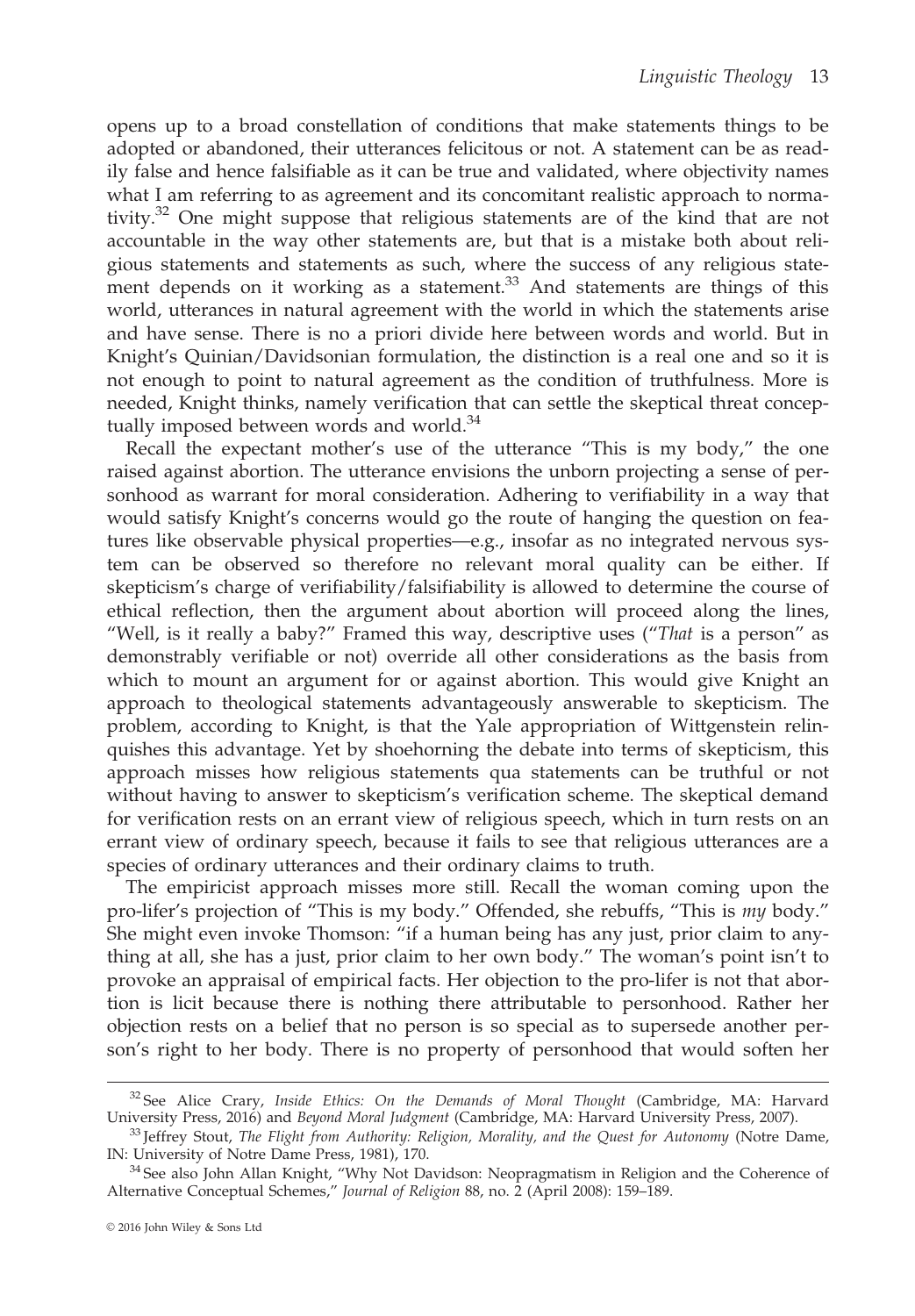objection to the pro-lifer's use of the idiom. Hence, it does no more to ask here about properties as it does to ask about intentions. It is not that she is incapable of believing the foetus a person, but only that these are for her matters of moral imagination, not moral obligation. From her perspective, charity—which is what availing one's body to another amounts to—dwells in the province of empathic projection rather than individual duty. If one sees answering skepticism as moral philosophy's central task, and if one then sees verifying descriptive statements about the foetus as carrying out that task in regards to abortion, then all of this will be missed. The proposition that the foetus is indeed capable of claiming "This is my body" is falsifiable to our imagined woman because of the way she holds the foetus in relation to herself. Neither the foetus' imagined utterance nor the woman's can be reduced to matters of empirical observation; it's not that empirical considerations do not matter, but how they matter, where they come in, depends on each respective use. One can anticipate any number of eventualities, empirical or otherwise, that would avail to the woman new aspects of the matter. Perhaps going through old mail she browses a copy of The Atlantic and comes upon these words from Annie Dillard's Holy the Firm, "Nothing is going to happen in this book. There is only a little violence here and there in the language, at the corner where eternity clips time.<sup>"35</sup> Intrigued, she picks up a copy of Holy the Firm and stumbles into the world of Julie Norwich, a child whose face is burned off in a plane accident. The woman finds herself inexplicably drawn to the little girl's difficult life; she cannot help it, given all of her other involvements; indeed, these other involvements help her into a book where everything happens, where eternity clips time. The woman's knowing that Julie Norwich is not a real little girl but only a fictional one does not diminish her attachment to the girl's fate.<sup>36</sup> Reading Holy the Firm, an aspect of the foetus avails itself to her; they become alive to one another: "This is my body, given for you." More than verified, the possibility of the baby saying anything like "This is my body" is enlivened once the woman imagines as much; if she cannot imagine it, she will not have it.37 What is lost in Knight's verificationist fascination with skepticism is any recounting of language beyond the conceptual schemes that Quine and Davidson rightly taught us to distrust but ultimately encouraged, in turn surrendering an account of words and world more natural and more basic to human existence and its possibilities for moral imagination.

# 4. Natural Conventions

Something has gone wrong when what is most natural and basic, indeed what is most ordinary, has been denied (or needs to be asserted). We might ask ourselves instead what it might mean to be realistic about words and world, realistic about the world without the need to assert it. Cora Diamond offers a "resolute" reading of the early and later Wittgenstein that would be unrecognizable to Knight.<sup>38</sup> Because

<sup>&</sup>lt;sup>35</sup> From William Deresiewicz, "Where Have You Gone, Annie Dillard?" The Atlantic 317, no. 2 (March 2016): 101. Quoted from Annie Dillard, Holy the Firm (New York, NY: Harper & Row, 1977), 36.

<sup>36</sup> Thomson, "A Defense of Abortion," 38.

<sup>&</sup>lt;sup>37</sup> "The only grace they could have was the grace they could imagine. That if they could not see it, they would not have it." Toni Morrison, Beloved (New York, NY: Alfred A. Knopf, 2006), 104.

<sup>&</sup>lt;sup>38</sup> James Conant and Cora Diamond, "On Reading the Tractatus Resolutely: Reply to Meredith Williams and Peter Sullivan," in Wittgenstein's Lasting Significance, edited by Max Kölbel and Bernhard Weiss (London: Routledge, 2004), 46–99. A succinct summary of the resolute reading of Wittgenstein can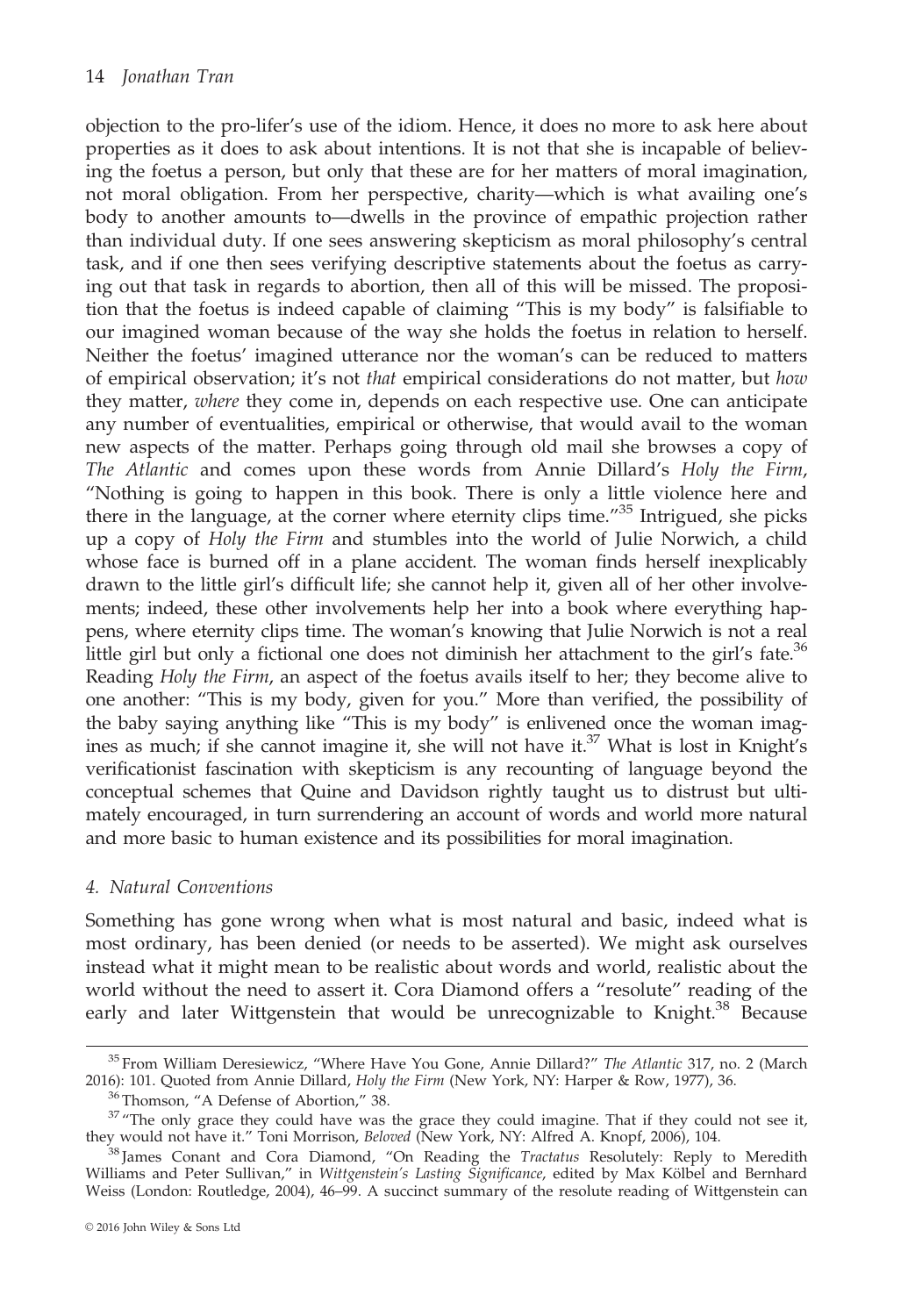Diamond's reading does not reduce Wittgenstein's philosophy to a meaning-asuse theory of language it can speak about adopting, or maybe countenancing something already native, a spirit toward one's judgments and language that is realistic without necessitating realism's verificationist enterprise. We can advance Diamond's realistic spirit in three ways, any of which would prove salutary, and all three of which taken together would open the way to a natural theology of language. First, the realistic spirit can be advanced in the figurative sense that we can be realistic about what language does and does not do, realistic about its capacities for judgment, not denigrating all that language gives us, and realistic about the reach of words, where "realistic" here indicates an inaugural refusal to denigrate.<sup>39</sup> Second, statements are uttered as if realistic about the world, as if the world exists independent of concepts, where one recognizes that while everything exists for us in language, it does not follow that nothing exists outside language. $40$ Hence, the realistic spirit can be advanced in a second more literal sense, where empiricism does not issue in apologetic versions of theodicy.<sup>41</sup> Moreover, in a third spiritual sense, one's relation to the world is not postulated as it is in Davidson's truth conditions nor is it dogmatized as it is according to Quine. Rather, we live with the world given to us in words as we live with a mystery. Living realistically with the extraordinary fact of language invites acknowledgment of all that human life in words accomplishes and enables through its bestowed mutual agreement with the world. We can speak of an appreciation of all that is imagined by attunement in words, and all that life leaves to be discovered, all that remains separate.

All three senses of the realistic spirit are made available to us through those procedures of linguistic philosophy which therapeutically act upon our anxieties about bodies and the kinds of bodies we are, that is, speaking bodies. Linguistic philosophy's emphasis on criteria and agreement harken back to Kant's initial reordering of metaphysics toward an aesthetic of bodied apperception whereby the turn to thought results in a turn to language, which finally results in a turn to bodies. Unfortunately, Kant's successors followed that initial impulse and, inspired by an ascendant scientism, opened a quest for things-in-themselves and permanently altered the direction of metaphysics. They tied concepts to postulated reality and construed the relationship as one of necessity, accusing anyone who questioned this connection of replacing truth with convention. After all, linguistic philosophy's eventual fixation on concepts and agreement seemed to suggest that language is merely conventional, but the qualification "merely" shows just how vexed these stratagems were, beholden to the idea that unless judgment (transcendental, moral, or aesthetic, and therefore theological) is moored to something other than maintenance of and attunement in

be found in Alice Crary, "Introduction," in The New Wittgenstein (London: Routledge, 2000), 1–18. For more elaborate restatements see Cora Diamond, "Ethics, Imagination and the Method of Wittgenstein's Tractatus," 149–173; James Conant, "Elucidation and Nonsense in Frege and Early Wittgenstein," 174–217, both in The New Wittgenstein; and James Conant, "Mild Mono-Wittgenstein," in Wittgenstein and the Moral Life: Essays in Honor of Cora Diamond, ed. Alice Crary (Cambridge, MA: The MIT Press, 2007), 31–142.

<sup>&</sup>lt;sup>39</sup> See Diamond, The Realistic Spirit, 20 and 181.

<sup>40</sup>Wittgenstein, Philosophical Investigations, §305.

<sup>&</sup>lt;sup>41</sup> Diamond, The Realistic Spirit, 56. See also Hilary Putnam, Words and Life (Cambridge, MA: Harvard University Press, 1994), 277; and Hilary Putnam, The Many Faces of Realism: The Paul Carus Lectures (Peru, IL: Open Court, 1987), 3–22.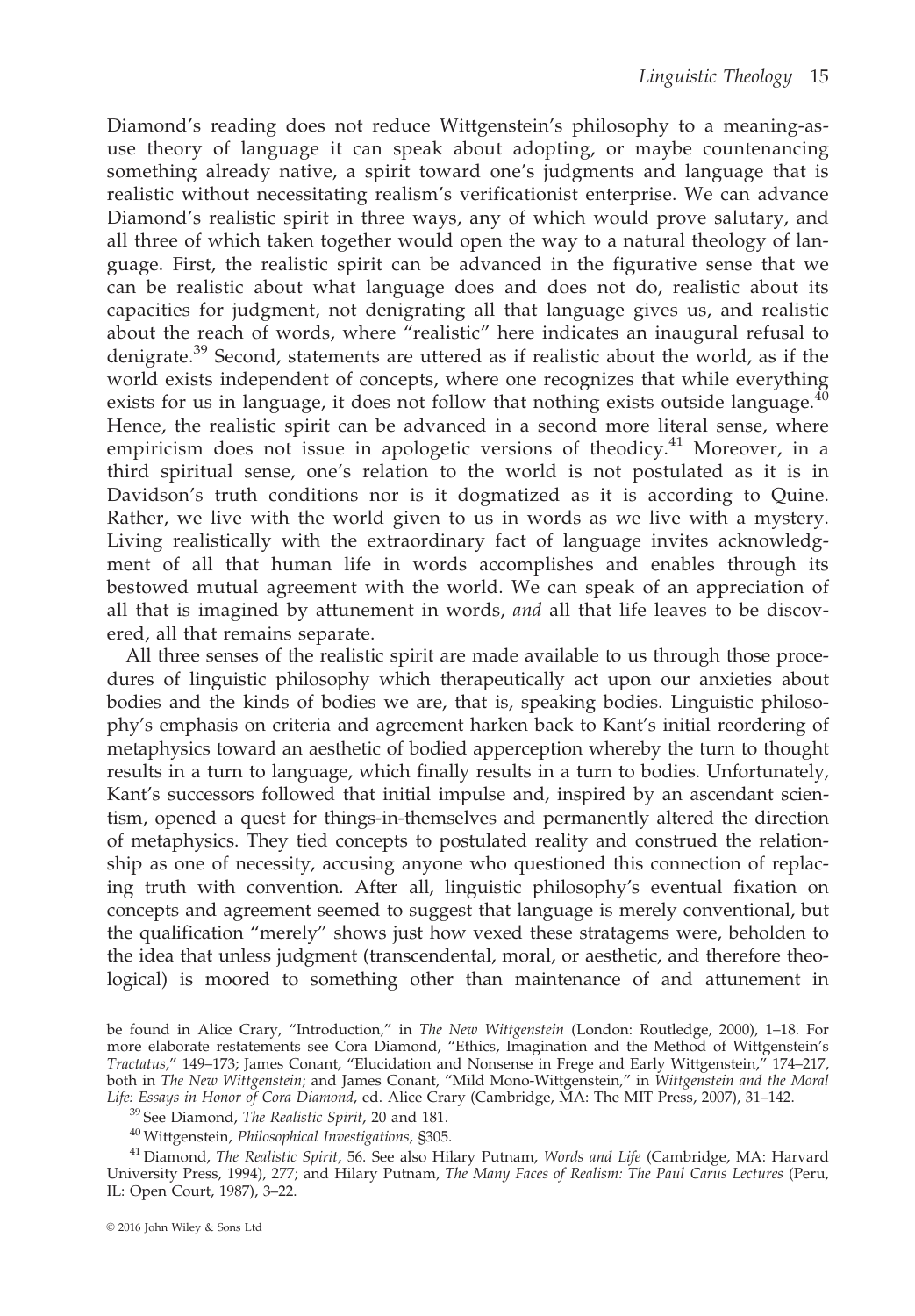language, judgment—"merely" conventional after all—shoulders no influence, or at least less than if so anchored. Returning to that initial Kantian impulse, linguistic philosophy replaces merely conventional with the idea that language is naturally conventional, that language's conventions are natural such that to prise apart use of words from their natural history, the result of which is that words became useful, is to detach meaning from existence. What ensues is a way of speaking of the relationship between world and words where bodily experience acts on language and language responds to experience in the world. $42$ 

Convention is natural in two senses: first, in that a language's conventions are natural to a grammar's logical space (say, its constraints and entailments), and secondly, in that the specific conventions of human language are natural to the *human* life form, that is, to the biological and social features of human existence out of which the specifics of any language arise. Both aspects of naturalness expose as wrongheaded and reductive charges of linguistic fideism (the anxiety that decries "merely!"), and as wanting the suggestion that "convention" explains much of anything.43 According to the first sense, language is conventional but never "merely" so; judgment as necessity obtains grammatically, as articulated in Stanley Cavell's early formula "we must mean what we say."44 The contexts which grant meaning to what we say go before us, necessitating "I mean what we all mean when I say something we all understand," making speech at once an act of agency *and* participation. Yet agreement also incurs estrangement because while I must mean what we all mean when I say something, I sometimes  $don't$  mean what we all mean by it. The same facts of language that gather us, that norm us, can also estrange us from one another, make us abnormal to one another. In the second sense, conventions are not unnatural intrusions on human life but rather indicative of and appropriate to what it is to be human, to be able to carry on the way that humans do, to participate in the human form of life.<sup>45</sup> Language is conventional to the life form humans inhabit and so its conventions are natural for those whose interests in the world match the ways they speak of it and indeed how they live it. Conventions signal relations of agreement, even intimacy—what I have called internality—between words and world. We could say that we are here furnished with a theory of truth, if we can also admit that we are here furnished with its unnecessity—a theory of truth only becomes necessary when words and world are envisioned as separately occurring entities.<sup>46</sup>

Here the relationship between nature and convention is imagined organically, where conventions grow up in the very place they speak truthfully about world, act usefully within it, and determine behaviors continuous with it. Consider, for example, the anatomical necessity of certain conventions in sports or how crucial it is for communities to subscribe to conventional prohibitions against lying.47 To be sure, we might also identify less savory conventions, but admitting as much only highlights

<sup>42</sup> Cavell, The Claim of Reason, 110–111.

<sup>&</sup>lt;sup>43</sup> Diamond, The Realistic Spirit, 262 n2.

<sup>44</sup> Stanley Cavell, Must We Mean What We Say?, 1–43.

<sup>&</sup>lt;sup>45</sup> On constraints and entailments, see Richard Fleming, First Word Philosophy: Wittgenstein-Austin-Cavell Writings on Ordinary Language Philosophy (Lewisburg, PA: Bucknell University Press, 2004), 4; and Richard Fleming, Evil and Silence (Boulder, CO: Paradigm Press, 2010), 4.

<sup>46</sup> See Cavell, The Claim of Reason, 86–126.

 $47$  Much of what I am interested in here accords with Jean Porter's "naturalistic ethics" in A Theory of the Natural Law: A Thomistic Theory of the Natural Law (Grand Rapids, MI: Wm. B. Eerdmans Publishing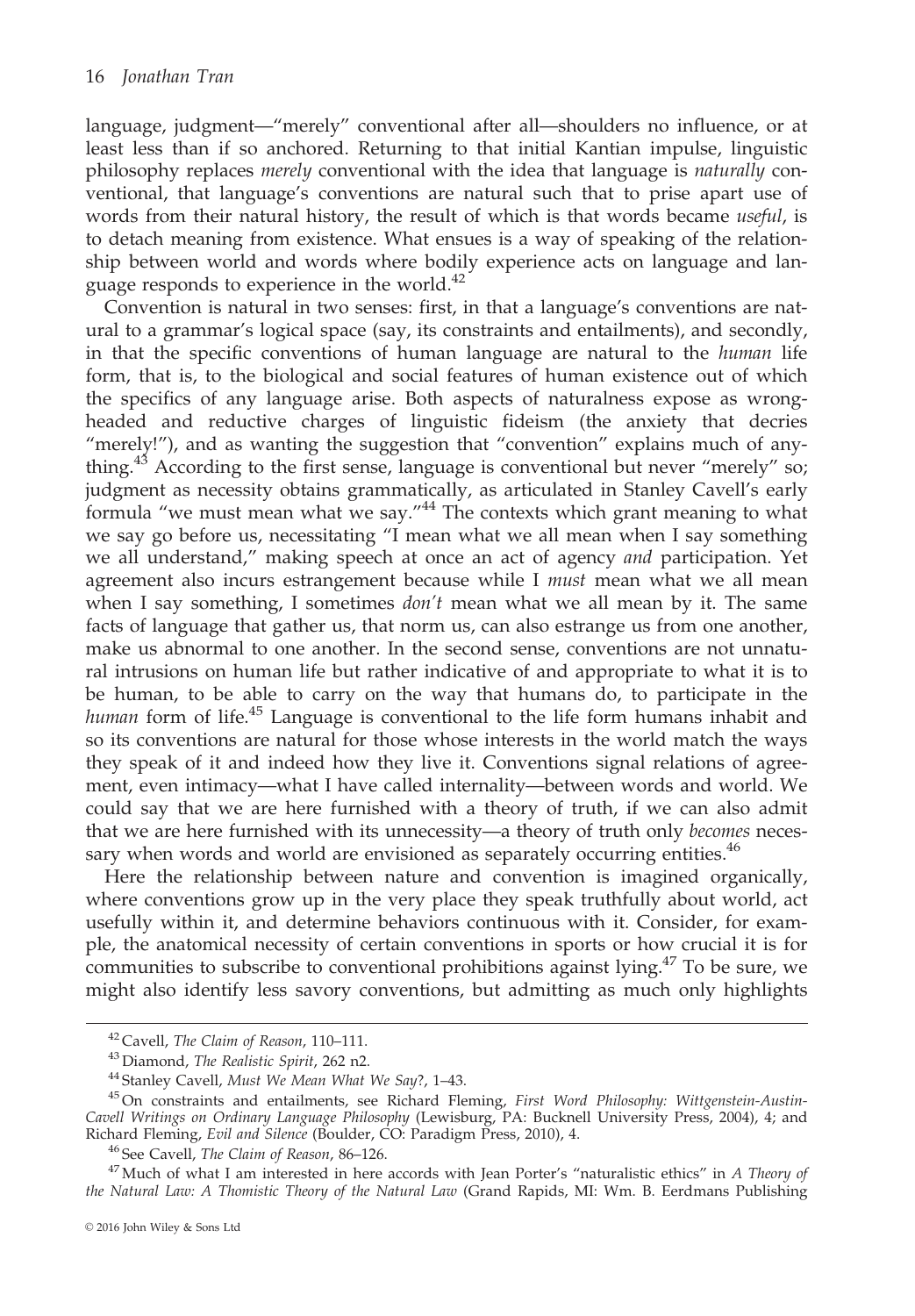the reality that societies rarely produce conventions better than they are. Rather than an overly cognitive sequence where statements travel the distance from intention to speech and then to referent, and where meaning arrives when speech and intention reach referent, these are imagined as rising up through the phenomenological agreement that is nothing other than the natural history of language and its everyday occurrence in speech.<sup>48</sup> Here the world is not external to speakers—like objects they perceive, handle, and so on—but rather names the self's extension by which speakers come to see, show, and view themselves.<sup>49</sup> The world is not principally something I think *about*; it is what I think *through*.<sup>50</sup> There is no need to locate meaning by hanging statements on reference or intention, since the world is for speakers saturated with meaning and intention. Meaning and intention sit on the surface of intelligent action. Every speech act comes from somewhere, heads somewhere, bespeaks some creaturely state of affairs.<sup>51</sup> Use determines meaning within the broad infrastructure of useful human activity of which communal agreement is the most explicit aspect.

The tight relationship between word and world means that many of our beliefs will be warranted, but the relationship does not mean that all of them will be. Normative judgments arise insofar as we share a language. Communal agreement does not so much dissolve objectivity, as is suggested by philosophical naturalism, as supply the grounds of its force.<sup>52</sup> Demystifying the natural, which looks like a naturalizing move in the shadow of Davidson and Quine, returns us to the natural formation of concepts. Because they are never apart, conventions and nature do not need to be theorized back together. To be realistic about language, to take seriously its facts, is to presume the natural formation of conventions.<sup>53</sup>

<sup>49</sup> See Maurice Merleau-Ponty, Phenomenology of Perception, trans. Donald Landes (New York, NY: Routledge, 2002), 216; Maurice Merleau-Ponty, Nature: Course Notes from the Collège de France, trans. Robert Vallier (Evanston, IL: Northwestern University Press), 134; and Maurice Merleau-Ponty, The Visible and the Invisible, trans. Alphonso Lingis (Evanston, IL: Northwestern University Press, 1968), 138. Merleau-Ponty drew upon Jakob von Uexküll's evolutionary theories; see Jakob von Uexküll, "An Introduction to Umwelt," and "The New Concept of Umwelt: A Link Between Science and the Humanities," both in Semiotica 134–1/4 (2001): 107–110; 111–123.

 $50$  Consider Heidegger's critique of *Vorhandenheit* as insufficiently reckoning with worldliness, the Zuhandenheit of Dasein and faltering in its appeal to objectivity. See Martin Heidegger, Being and Time, revised edition, trans. Joan Stambaugh (New York, NY: State University of New York Press, 2010), 72, 75, and 88. Consider also Graham Ward, How the Light Gets In: Ethical Life I (Oxford: Oxford University Press, 2016), 185–191.

<sup>51</sup> See Louise Westling, The Logos of the Living World: Merleau-Ponty, Animals, and Language (New York, NY: Fordham University Press, 2014), 108 and 115; Elizabeth Grosz, The Nick of Time: Politics, Evolution, and the Untimely (Durham, NC: Duke University Press, 2004), 72; and Elizabeth Grosz, Becoming Undone: Darwinian Reflections of Life, Politics, and Art (Durham, NC: Duke University Press, 2010), 178.

<sup>52</sup> For an account of normative objectivity beyond the standard forms of moral realism, see James Conant, "Rorty and Orwell on Truth," in On Nineteen Eighty-Four: Orwell and Our Future, edited by Abbott Gleason, Jack Goldsmith and Martha C. Nussbaum (Princeton, NJ: Princeton University Press, 2005), 106–108; See also P. F. Strawson, Individuals: An Essay in Descriptive Metaphysics (London: Routledge, 1959), 30.

<sup>53</sup> See H. Peyton Young, "The Evolution of Conventions," Econometrica 61, no. 1 (January 1993): 57–84; and Brian Skyrms, Signals: Evolution, Learning, and Information (New York, NY: Oxford University Press, 2010), 63–72 and 118–134. Both Young and Skyrms advance and modify the standard treatment as expressed in David K. Lewis, Convention: A Philosophical Study (Cambridge, MA: Harvard University

Company, 2005), 53–139. Porter references Donald E. Brown, "Human Universals, Human Nature and Human Culture," Daedalus 133, no, 4 (Fall 2004): 47–54.

<sup>&</sup>lt;sup>48</sup> Diamond, The Realistic Spirit, 50 and 70; Wittgenstein, Philosophical Investigations, §108; and Stanley Hauerwas, The State of the University: Academic Knowledge and the Knowledge of God (Oxford: Blackwell, 2007), 108–121.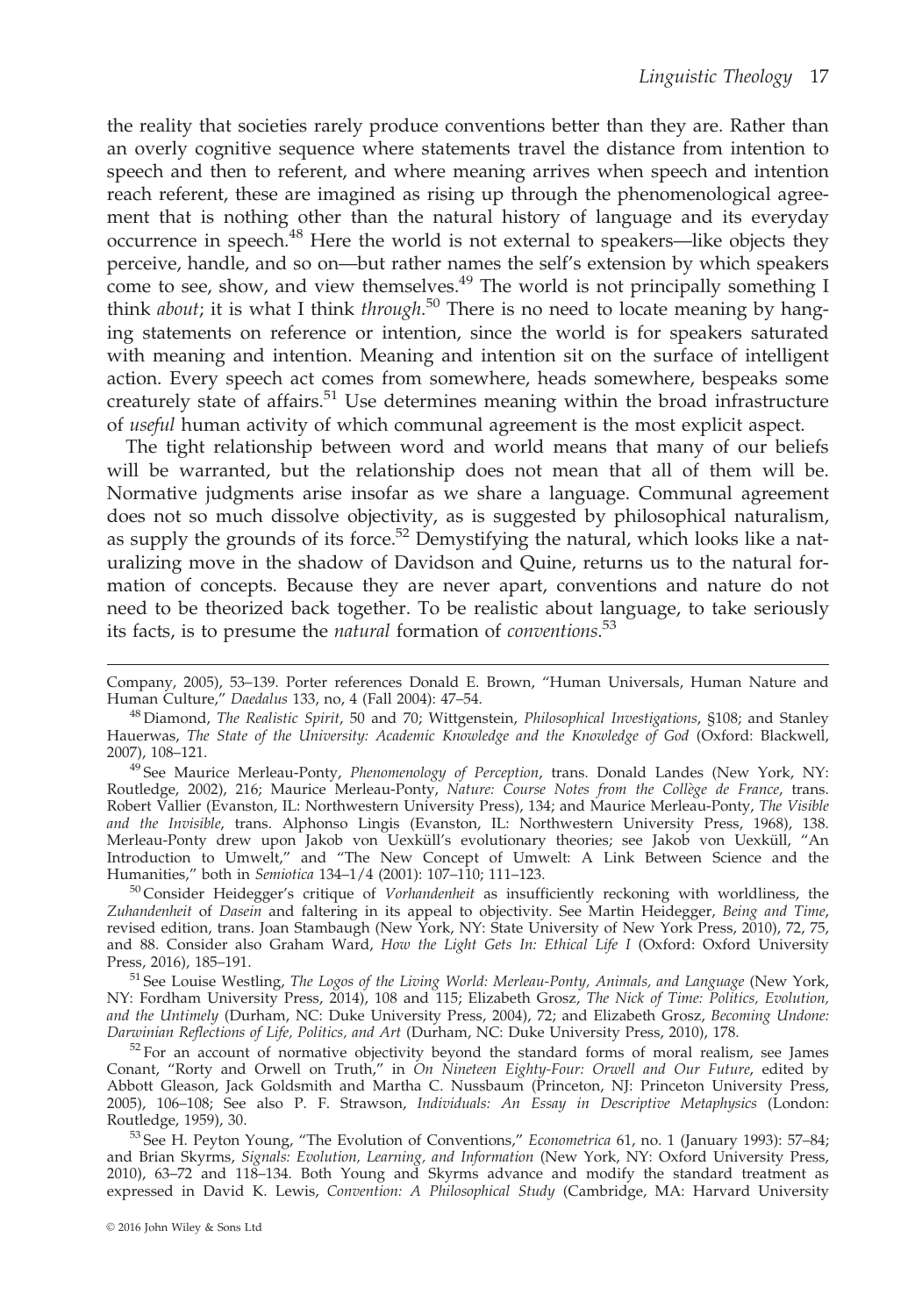What is needed, and what I am here trying to develop, is a different account of the natural. I am advancing an account of the natural that locates the human as part and parcel with it, the human as natural such that any speech about the natural is always speech about the human and her ways of living with the natural. In other words, I am presenting an account of phenomena that locates experience of nature within the structures of human experience as always already inextricably part of that nature, not only toward the banal conclusion that pure objectivity is impossible, but in the sense that such perception grants a kind of objectivity to the experience of phenomena, a human objectivity. This in turn will grant us a different account of language and a different account of the cosmos in which language ensues as ordinary activity. We can then return to the basic claim that God has been made known to creatures through creation where the natural controls speech about the supernatural. This movement from the ordinary to the natural to the metaphysical is but a rearticulation of the basic orthodox claim about God in Christ as God's word to, in, and for the world.

The naturalness of convention returns us to our words. And to one another. The two senses of the naturalness of convention bear out politically: the naturalness of human political life is the naturalness of human linguistic life. The fact that language supplies the stock of human need and so carries forth without excuse renders excuses the most human of artifacts.54 Herein comes the difficult truth that my words speak for me, go ahead of me, often enjoining me to agreements I played no part in establishing. Life in words is inexhaustibly political, which is to say inexhaustibly natural, and if description goes all the way down, so does political existence. In political life our lives are authorized, even authored in part, by others who speak for us, and we for them. The philosophical insistence on the determinative role of externalized reference or internalized intention existentially unfold as the attempt to escape this naturalness, to have it otherwise than determined by others, to imagine others as things to be known, other minds as external world objects to be possessed, rather than the very conditions of one's co-inherence with all that is not oneself.

# 5. A Christian Grammar of Mystery, or Christian Grammar as Mystery

Earlier I made the case for needing to get away from a picture of human speaking and knowing that postulates something necessarily on the far side of human language and thought, something our words or minds intend but cannot quite reach because we are stuck in, and so are blocked by, language. I conclude this essay by returning to the idea of God playing the role of that which is blocked from us, where God is made to exemplify the idea that something desired could be known except for human language, a picture of language which imagines God as too infinite for finite linguistic conventions.

The problem that language is purported to be is sometimes explained theologically, further demonstrating how our theological views of language often lack the requisite seriousness. Consider two such explanations. The first is that human sin

Press, 1969). See also David K. Lewis, "Languages and Language," in his Philosophical Papers: Volume I (New York, NY: Oxford University Press, 1983), 163–188.

<sup>54</sup> Austin, "A Plea for Excuses." Consider also Rogers Albritton, "On Wittgenstein's Use of the Term 'Criterion'," Journal of Philosophy, 56, no. 22 (October 1959): 845–857.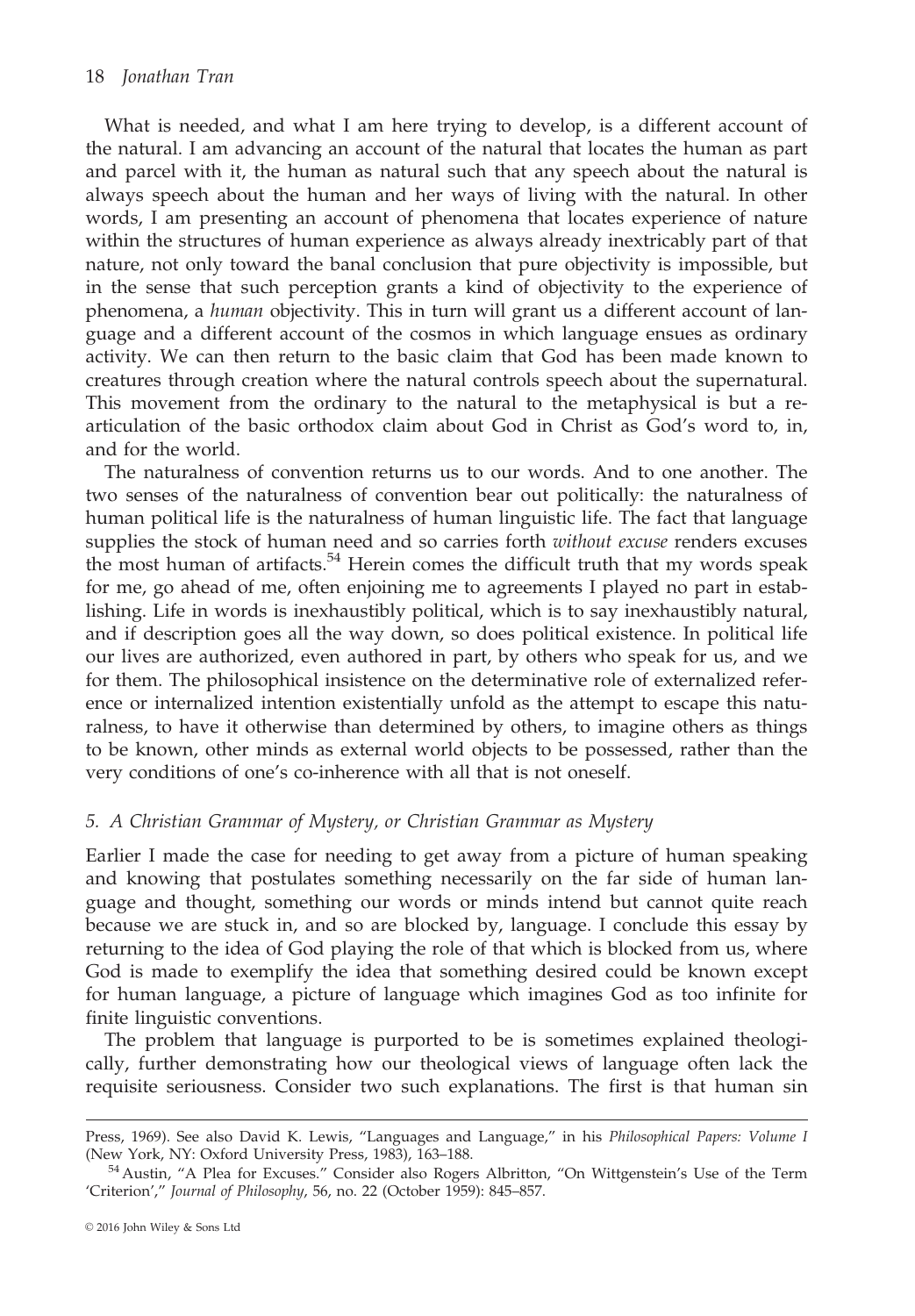undercuts otherwise adequate faculties for knowing, with the implied converse proposition that holiness enables those faculties to function as they should. One instance of this theological explanation can be traced to the idea of the unity of the virtues, where spiritual and moral failures are seen as impairing otherwise sound intellectual virtues. There is also a Reformed instance of the same kind of explanation, namely, that while total depravity does not mean that human capacities are totally incapacitated, it does nonetheless mean that every capacity is affected, including and especially knowledge of God.

The second theological explanation of the problem proceeds by invoking the notion of mystery, where God's ineffability is taken as indicating that God exists beyond that about which humans can speak. Even in the best possible epistemological conditions (e.g., states of holiness or revelation) the mystery that is God cannot be captured in words (i.e., delimiting from the start holiness or revelation). But this is an odd claim. It is odd because it posits a person who first has concepts and only later possesses or acquires words for those concepts. Problems then arise when our concepts outpace our words. Part of what makes this way of construing matters odd is that it forgets that concepts and words tend to go together.<sup>55</sup> Whatever we think about God, whatever concept of God we may have, is given to us in what we mean by our words. This does not mean that our concepts do not change, only that specific concepts and the way we use particular words change together. Thus, when we hold to a concept of God as mysterious, that idea is given to us in the ways we use the word "God," just as there are those who use the word "God" without much room for mystery. The theological explanation of linguistic delimitation based on divine mystery misunderstands how concepts work, oddly forgetting that we cannot think some idea for which we do not have a word or at least some smattering of nearby words. It is nonsensical to say we *know* there is something  $S$  "out there" for which we do not yet have a word or for which we cannot ever have any word. The words we already have are not only adequate for every thought we have but are the means by which we have them.<sup>56</sup>

For Christians God is not chiefly something beyond words, but given to and arrived at in words (presumably God's being beyond us has less to do with us or our language, and everything to do with God). Now we may furnish the concept with the idea that God is unknowable, eternal, infinite and the like, but that speaks to a capacity of language, not its incapacity, namely the capacity to define God as unknowable, eternal, infinite, or conversely, knowable, temporal, finite, etc. For Pseudo-Dionysius, who is often identified with a conception of divine knowledge as mysterious, the names we attribute to God ascend to other names, words to other words, where the structure of knowing/unknowing deepens from the uncontroversial (e.g., "love") to the controversial (e.g., "drunkard") and from the affirmative (e.g., "God is powerful") to the negative (e.g., "God is not powerless").<sup>57</sup> Spiritual

 $<sup>55</sup>$  I make this claim while also cognizant of Christopher Peacocke's point that "'concept' is, however, a</sup> term of art in philosophy if anything is." Christopher Peacocke, "Concepts without Words" in Language, Thought, and Logic: Essays in Honour of Michael Dummett, ed. Richard Heck (Oxford: Oxford University Press, 1997), 13.

<sup>&</sup>lt;sup>56</sup> Cavell, The Claim of Reason, 47; and Cavell, In Quest of the Ordinary, 154. Also see James Conant, "Stanley Cavell's Wittgenstein," The Harvard Review of Philosophy 13, no. 1 (2005): 51–65.

<sup>&</sup>lt;sup>57</sup> Principally The Divine Names and The Mystical Theology in Pseudo-Dionysius: The Complete Works, trans. Colm Luibheid (New York, NY: Paulist Press, 1987), 47–132 and 133–42.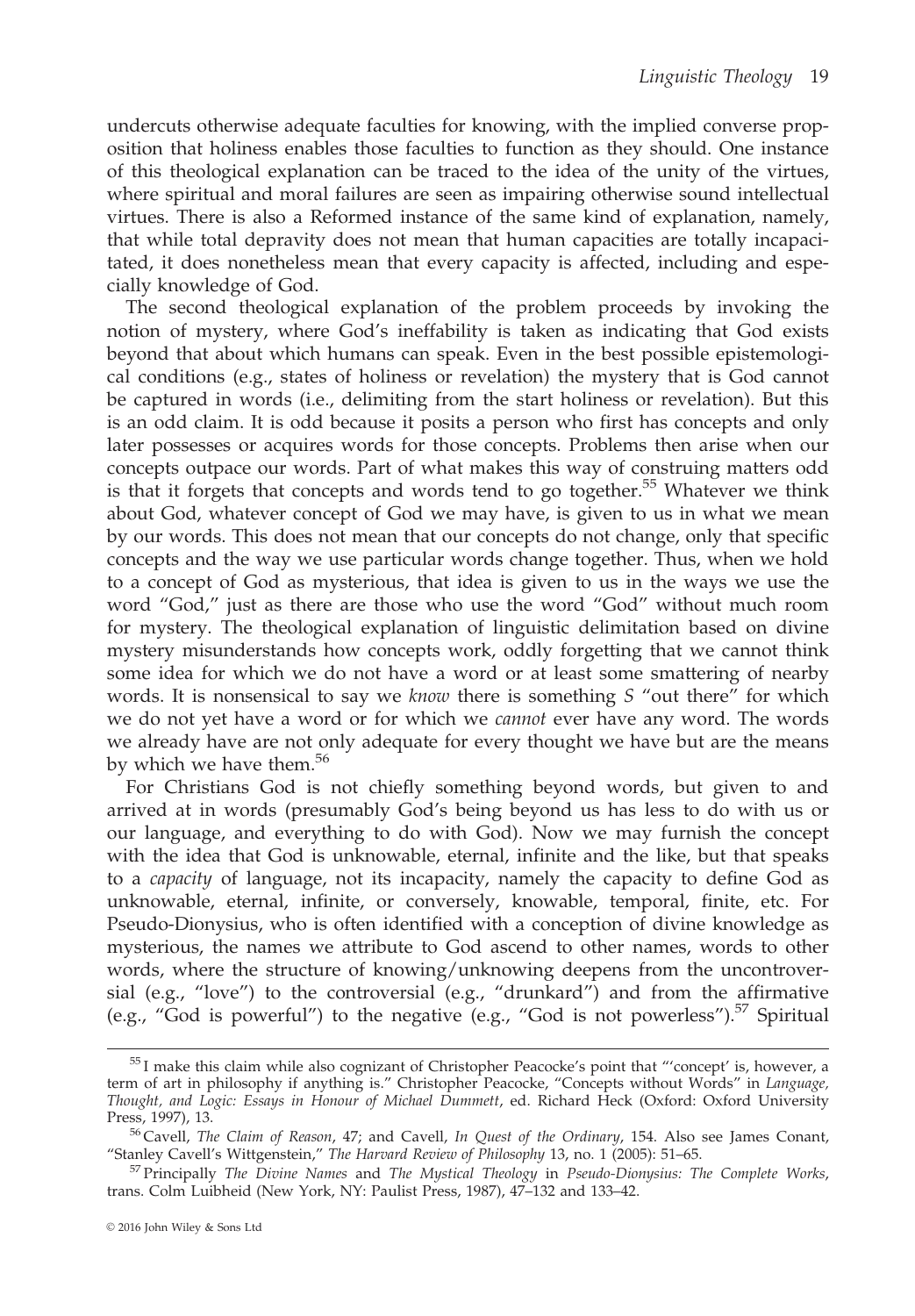maturation can in this line of thought be understood as one's ability to finesse the distinctions one uses in relationship to the one Pseudo-Dionysius refers to as "generous Wisdom."58 Beyond this manner of life there is not another mode of knowing, say, one where words finally get out of the way, a mode of knowing that captures what words cannot. Rather, beyond this there is nothing we know as knowing at all, only "union superior" to words, conceptions, and being itself.<sup>59</sup> Beyond our life with God in words, we—"actually speechless and unknowing"—literally have no words.<sup>60</sup> On the far side of words is not God-beyond-words but nothing, and it is the Areopagite's genius to thematize life with God as not unrelated to this nothingness. Approaching this nothingness, our speech about God will take on the boundary character of life located beyond familiarity and will begin to develop new valences marked by their attending semiotic configurations and practiced constellations. Hence, ascribing drunkenness to God is to use a familiar predication in an unfamiliar way. The initial mismatch, its felt senselessness, pushes the spiritually mature to abandon the usual meaning for new possibilities. The resolute—those spiritually mature enough to let their words go—will recognize in this moment the conditions under which the idiom's senselessness became necessary.<sup>61</sup>

We say and think these things about mystery in the manner of our saying and thinking anything at all, that is, with language. D. Z. Phillips helps us on this point: "the language in which we talk of God's mysteriousness is language we do have. It is not a report on language  $we$  do not have. Similarly, it is not language which we may speak some day, but a language which the believer speaks every day.... Instead of asking how we can speak of God, we must begin by noting that we do speak of God. $10^{62}$  Theologically we can invoke mystery too early and make little room for the distinctions that life with God allows. But we can also invoke it too late as if positing mystery only on the far side of language. We might rather say that God's mysteriousness most basically has to do with God's inexplicable givenness in language, that that which our vaunted notions of mystery presume beyond us has made itself available to us in human speech. If we hold to the Wittgensteinian conviction that what can grammatically be said about a thing tells us what kind of thing it is (i.e., the properties we can sensibly predicate of a thing differentiate it from other things which can have no sensible relation to those same properties) then we can see that God's availability to human ways of being (words, concepts, and the like) interestingly demonstrates just how mysterious God is (i.e., that we can attribute availability as such to God is the beginning of theological mystery).<sup>63</sup> Mystery on this score bespeaks what is there.

<sup>&</sup>lt;sup>58</sup> The appellation "generous Wisdom" comes from the letters collected in Pseudo-Dionysius: The Complete Works, 286.

<sup>59</sup> Pseudo-Dionysius, The Divine Names, 49.

<sup>60</sup> Pseudo-Dionysius, The Mystical Theology, 139.

 $61$  See Stephen Mulhall, The Great Riddle: Wittgenstein and Nonsense, Theology and Philosophy (Oxford: Oxford University Press, 2015), 26–34.

 $62$  D. Z. Phillips, Faith After Foundationalism (New York, NY: Routledge, 1988), 263–64, emphasis original. Here Phillips is, in part, replying to David A. Conway's essay "D. Z. Phillips and the Inadequacy of Language," Analysis 35, no. 3 (1975): 93-97. See also D. Z. Phillips, Death and Immortality (London: MacMillan, 1970), 15, along with Rowan Williams, The Edge of Words: God and the Habits of Language (London: Bloomsbury, 2015), 180 and 119.

<sup>63</sup>Wittgenstein, Philosophical Investigations, §373.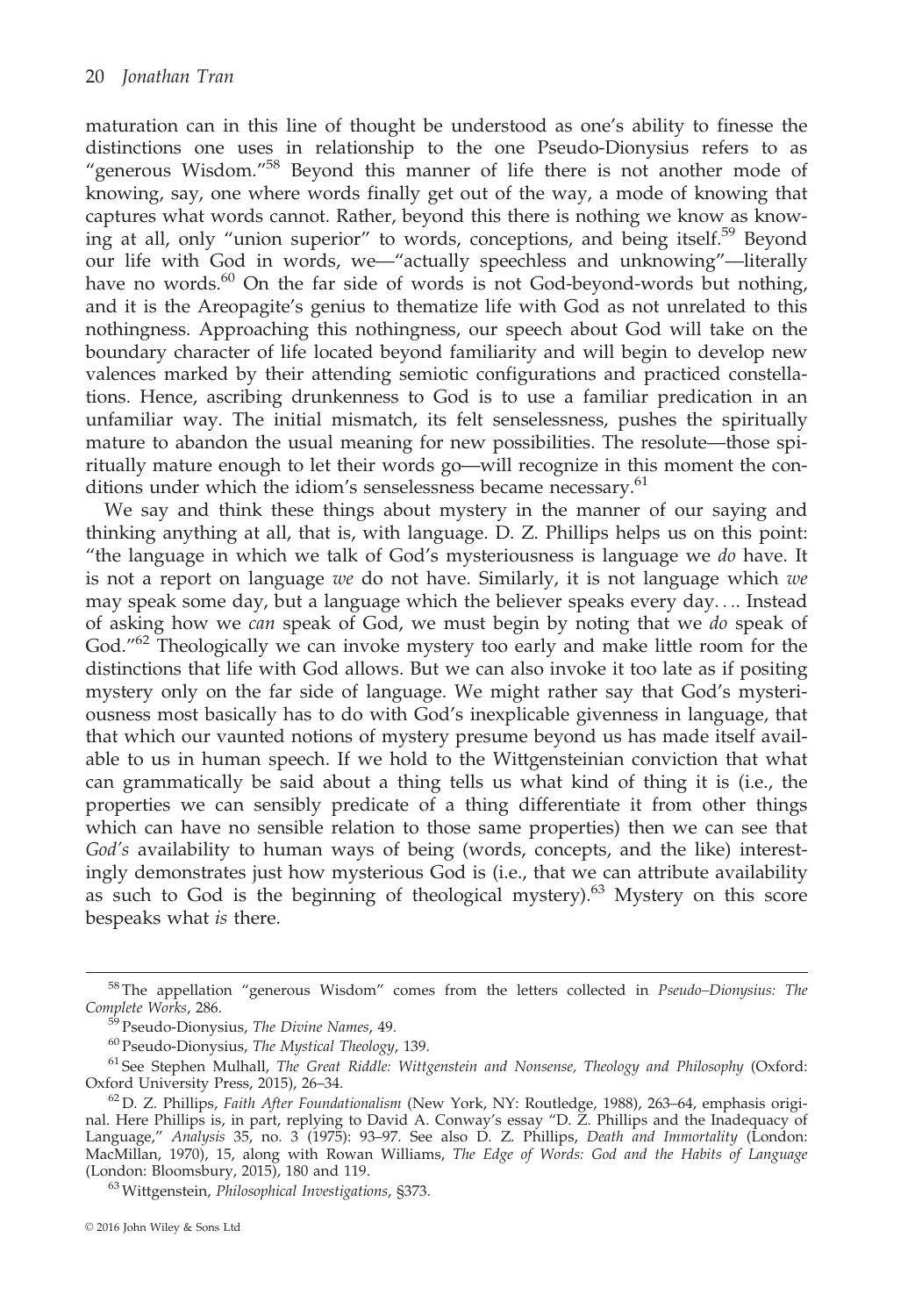The very idea that God is not knowable even in the best conditions (e.g., holy or revealed) is either senseless or its sense is provided by us. $64$  One is reminded here of what Wittgenstein called a private language, the fanciful notion of individually held linguistic criteria. While the motivation for a private language is something worth investigating, we can simply follow Wittgenstein and say the idea itself is unworkable. When we claim God to be unknowable we mean that God will not readily satisfy some public criteria for knowability, such as empirical verifiability. But the moment we insist that God escapes criteria altogether, empirical verification or whatever, we have lost our grip on the word and the world.<sup>65</sup> Lingering with this insistence of God beyond criteria is the metaphysical sense that begins with the previously discussed regret that human life in words is constituted as it is. Overemphasizing the inadequacy of language threatens belief in the inadequacy of humanness, the belief that creation is on its own terms insufficiently constituted for creaturely life, that human knowing is deficient (due to incapacity) or delinquent (due to sin) for all that is required of our vocation as creature.

One may combine both explanations and say that because humans are sinful they fail to know what they are given to know, a *de facto* inadequacy following a *de jure* inadequacy. But this can have the effect of postulating a prelapsarian state in which humans knew in some other way than we currently know—say, with something other than agreement, by essence (what and whether a thing is) and not by identity (what a thing is called), or by minds immediate to God, or spiritual telepathy between human minds and a divine other mind, etc. Recapitulation then includes returning to this lost state. Perhaps. For now, we should observe that in redeeming us God does not, apparently, restore us to some other mode of knowing. Indeed, it seems as if God goes in a different direction; namely, God submits Godself to human ways of knowing and in so doing demonstrates that creation, even in its diminished state, can still receive, reflect and express God. The same can be said for the sacramentally ordered life, which again does not discard bodily realities but, seemingly, affirms their creaturely possibilities precisely as expressions of their adequacies.

Theological explanations that imagine us primordially knowing God in some prelapsarian way, the restoration of which is the goal of our postlapsarian redemption, tend to make sin primarily a matter of epistemology and so turn a human problem into a philosophical one, as if the drama of scripture were one of knowledge rather than one of love, where knowing turns on possession rather than acknowledgment. Would we rather say that the drama of the human in scripture is one in which we have all the knowledge we need and yet still know not what to do with it? Might we better say that in loving us God puts us in the best possible position to know and love God in return, and yet despite those provisions we fail before God's love either by refusing to acknowledge that love or by faulting God for failing to equip us with adequate capacities?<sup>66</sup>

<sup>&</sup>lt;sup>64</sup> See Diamond, The Realistic Spirit, 181.

<sup>65</sup> See John Wisdom's classic essay "Gods," Proceedings of the Aristotelian Society 45 (1944–1945): 185–206.

<sup>66</sup> Speaking of Shakespeare's Othello, Cavell famously writes, "What the man lacked was not certainty. He knew everything, but could not yield to what he knew, be commanded by it." Cavell, Claim of Reason, 496. Consider also Sven Lindqvist: "It is not knowledge we lack. What is missing is the courage to understand what we know and to draw conclusions" in "Exterminate All the Brutes": One Man's Odyssey into the Heart of Darkness and the Origins of European Genocide, trans. Joan Tate (New York, NY: New Press, 1992),  $\mathcal{L}$